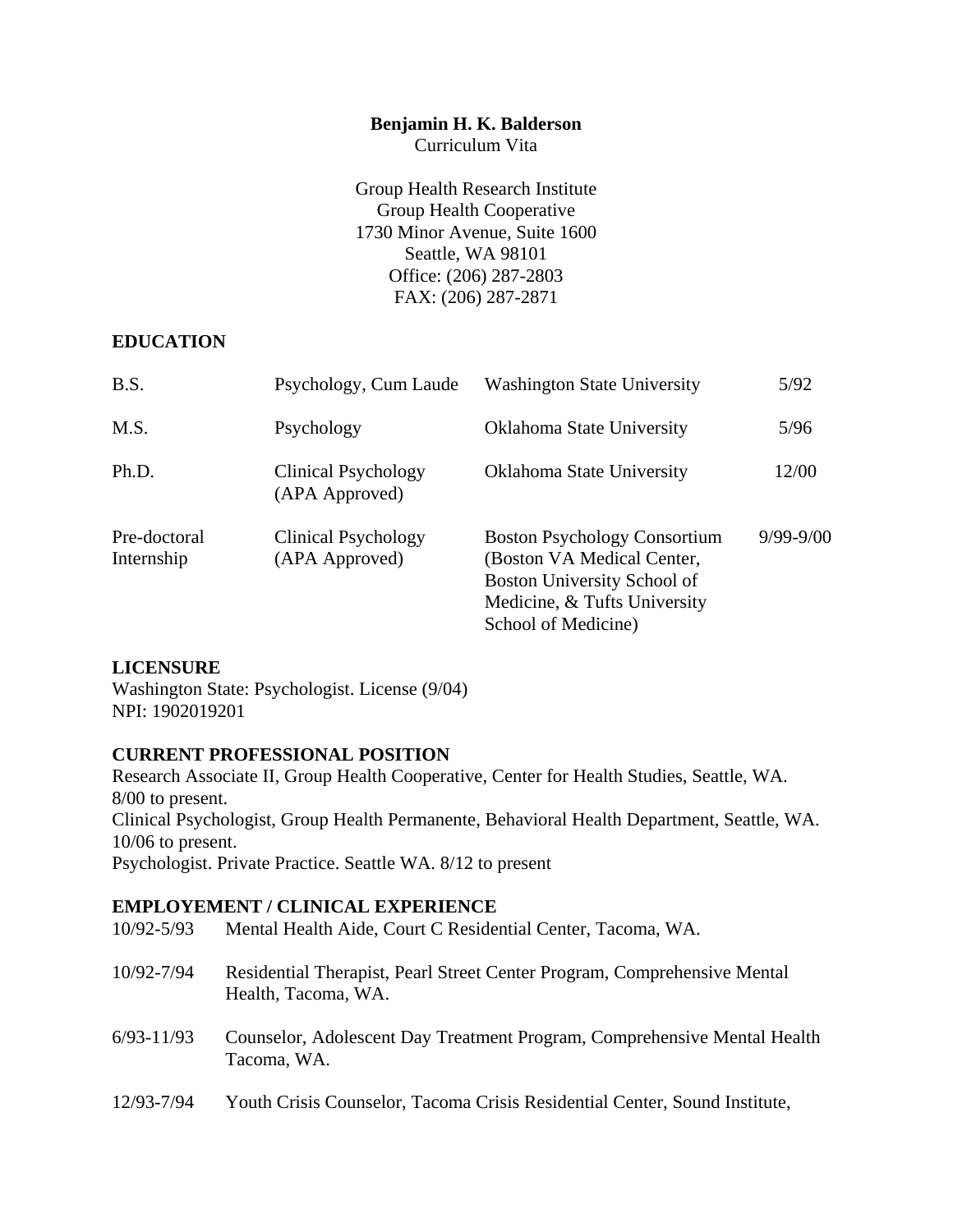Bremerton, WA.

- 8/94-7/95 Graduate Assistant, Psychology Diversified Students Program, Oklahoma State University, Stillwater, OK.
- 8/95-5/96 Graduate Instructor, Introductory Psychology, Oklahoma State University, Stillwater, OK.
- 8/95-6/97 Psychology Associate, Psychology Services Center, Oklahoma State University, Stillwater, OK.
- 6/96-8/98 Marriage and Family Therapist, Marriage and Family Clinic, Oklahoma State University, Stillwater, OK.
- 7/96-11/96 Behavior Medicine / Neuropsychology Intern, Health South Rehabilitation Hospital, Oklahoma City, OK.
- 7/96-12/97 Research Associate, Pediatric & Health Psychology Research Laboratory, Oklahoma State University, Stillwater, OK.
- 10/96-7/97 Assistant Graduate Director, Psychology Services Center, Oklahoma State University, Stillwater, OK.
- 6/97-7/98 Assistant Director, Psychological Services Center, Oklahoma State University, Stillwater, OK.
- 12/97-8/99 Research Assistant II, Children's Hospital of Oklahoma, University of Oklahoma Health Sciences Center, Oklahoma City, OK.
- 6/98-8/99 Pediatric Psychology Practicum Student, Children's Hospital of Oklahoma, University of Oklahoma Health Sciences Center, Oklahoma City, OK.
- 8/99-8/00 Psychology Pre-doctoral Intern, Boston Psychology Consortium, Boston Veterans Affairs Medical Center, Boston, MA. Major rotations in Adult Behavior Medicine and Health Psychology (primary), Pediatrics, and Child and Family outpatient.

# **HONORS, AWARDS, SCHOLARSHIPS**

Cum Laude, BS, Psychology, Washington State University, 1992 Phi Beta Kappa Honor Society Phi Kappa Phi Honor Society

**PUBLICATIONS**  PEER-REVIEWED RESEARCH ARTICLES (in chronological order)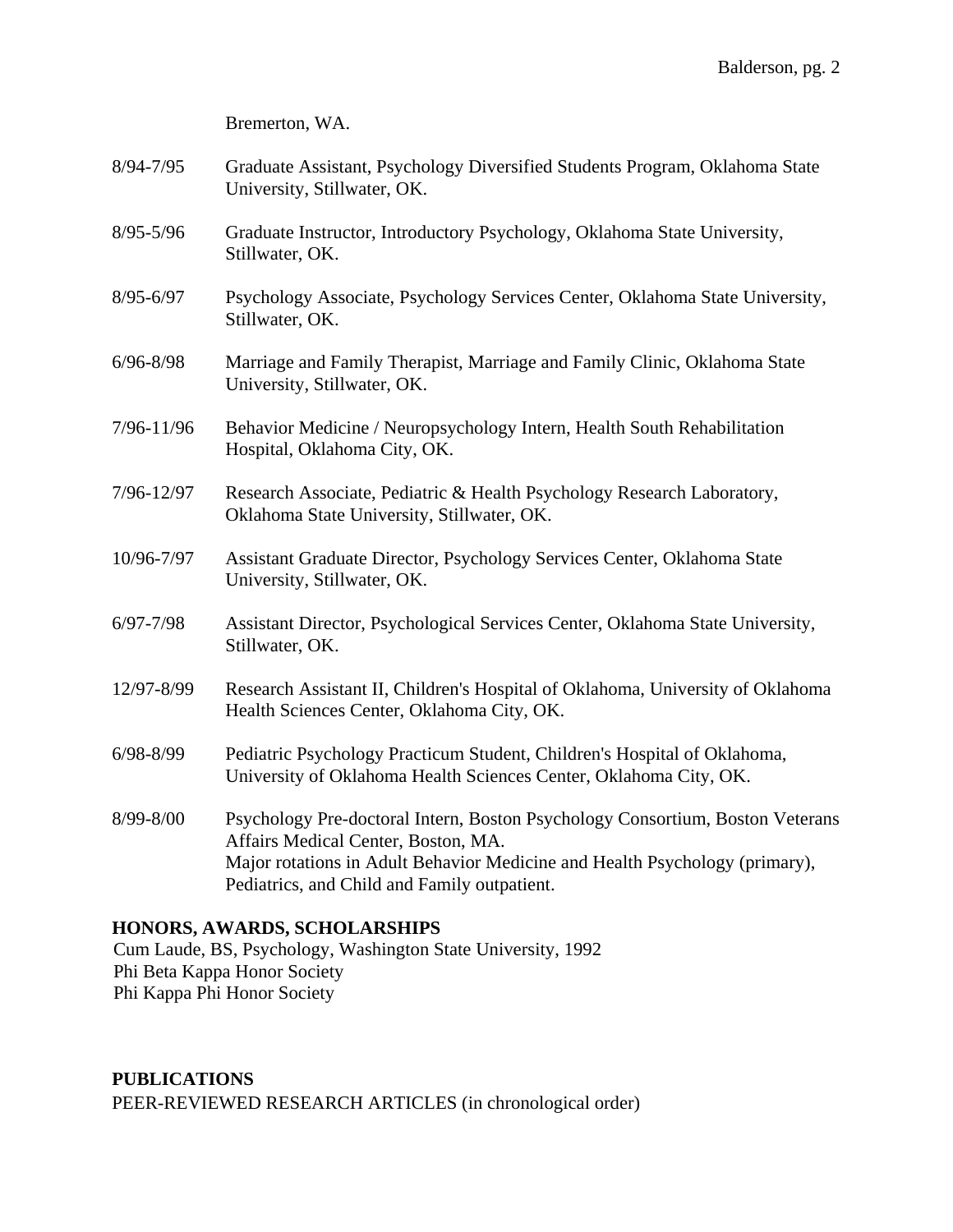- 1. Mullins, L.L., **Balderson, B.H.K.**, Sanders, N.,Chaney, J.M., Whatley, P.R. Therapists' perceptions of team functioning in rehabilitation contexts. International Journal of Rehabilitation and Health. 1997;3(4):281-288. doi: 10.1023/B:IJRH.0000008156.74671.6e
- 2. Mullins, L.L., **Balderson, B.H.K.**, Chaney, J.M. Implementing team approaches in primary and tertiary care settings: Applications from the rehabilitation context. Fam Syst Health. 1999;17(4):413-426. doi: 10.1037/h0089893
- 3. Mullins L.L., Chaney J.M., **Balderson, B.**, Kevin A. Hommel. The relationship of illness uncertainty, illness intrusiveness, and asthma severity to depression in young adults with long-standing asthma. International Journal of Rehabilitation and Health. 2000;5(3):177-186. doi: 10.1023/A:1012999205376
- 4. Mullins, L.L., Hartman, V.L., **Balderson, B.H.K.**, Chaney, J.M., Hoff, A.L. Training experiences and theoretical orientations of pediatric psychologists. J Pediatr Psychol. 2003;28(2):115-122.
- 5. Cote, M.P., Mullins, L.L., Hartman, V, Hoff, A, **Balderson, B.H.K.**, Chaney, J, Domek D. Psychosocial correlates of health care utilization: Children and adolescents with type 1 diabetes mellitus. Child Health Care. 2003;32(1):1-16. DOI: 10.1207/S15326888CHC3201\_1
- 6. Von Korff, M., **Balderson, B.H.K.**, Saunders, K., Miglioretti, D.L., Lin, E.H.B., Berry, S., Moore, J.E., Turner, J.A. A trial of activating intervention for chronic back pain in primary care and physical therapy settings. Pain. 2005;113(3):323-330.
- 7. Levine, M., Phelan, E.A., **Balderson, B.H.K.**, Wagner, E.H. Collaborative treatment planning for older patients in primary care. Generations. 2006;30(3):83-85.
- 8. Phelan, E.A., **Balderson, B.**, Levine, M., Erro, J.H., Jordan, L., Grothaus, L., Perrault, P.J., LoGerfo, J.P., Wagner, E.H. Delivering effective primary care to older adults: A randomized controlled trial of the Senior Resource Team at Group Health Cooperative. J Am Geriatr Soc. 2007;55(11):1748-1756.
- 9. Levine, M.D., Ross, T.R., **Balderson, B.H.**, Phelan, E.A. Implementing group medical visits for older adults at Group Health Cooperative. J Am Geriatr Soc. 2010;58(1):168-172. PMCID: PMC3005126.
- 10. McCurry, S.M., Von Korff, M., Vitiello, M.V., Saunders, K., **Balderson, B.H.**, Moore, A.L., Rybarczyk, B.D.. Frequency of comorbid insomnia, pain and depression in older adults with osteoarthritis: Predictors of enrollment in a randomized trial. J Psychosom Res. 2011;71(5):296-299. PMCID: PMC3201756.
- 11. Catz, S.L, Thibodeau, L., Bluespruce, J., Yard, S., Seal, D.W., Amico, K.R., Bogart, L., Mahoney, C., **Balderson, B.**, Sosman, J.M. Prevention needs of HIV-positive men and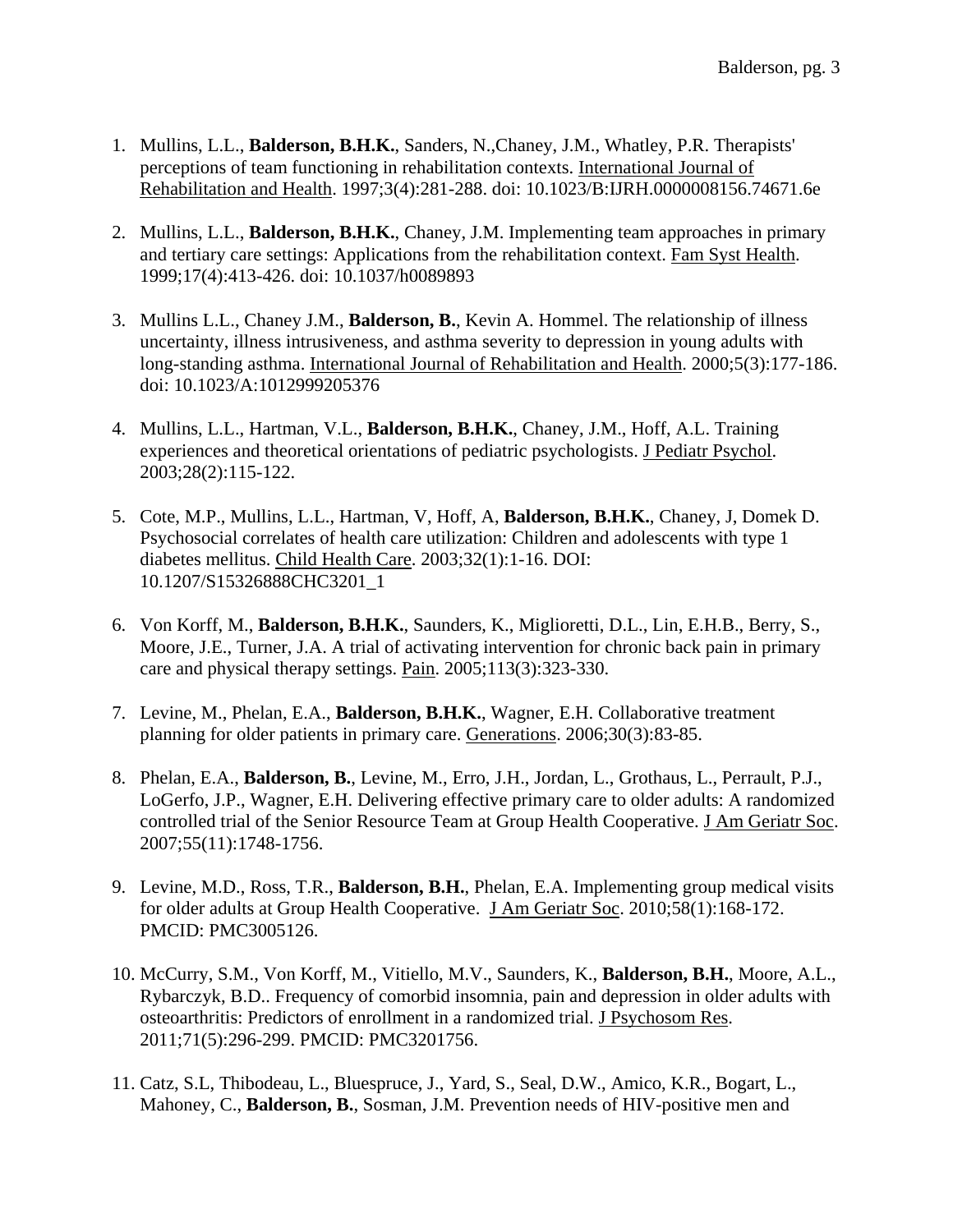women awaiting release from prison. AIDS Behav. 2012;16(1):108-120. PMCID: PMC3428225.

- 12. Von Korff, M., Vitiello, M.V., McCurry, S.M., **Balderson, B.**, Moore, A.L., Baker, L.D., Shortreed, S., Yarbro, P., Saunders, K., Keefe, F., Rybarczyk, B.D. Group interventions for co-morbid insomnia and osteoarthritis pain in Primary Care: The LIFESTYLES cluster randomized trial design. Contemp Clin Trials. 2012;33(4):759-768. PMCID: PMC3382989.
- 13. **Balderson, B.H.**, Grothaus, L., Harrison, R.G., McCoy, K., Mahoney, C., Catz, S. Chronic illness burden and quality of life in an aging HIV population. AIDS Care. 2013;25(4):451- 458. PMCID: PMC3535557. doi: 10.1080/09540121.2012.712669
- 14. Vitiello, M.V., McCurry, S.M., Shortreed, S.M., **Balderson, B.H.**, Baker, L.D., Keefe, F.J., Rybarczyk, B.D., Von Korff, M. Cognitive-behavioral treatment for comorbid insomnia and osteoarthritis pain in primary care: The Lifestyles randomized trial. J Am Geriatr Soc. (In press).

#### BOOKS AND BOOK CHAPTERS

- 1. **Balderson BHK** & Von Korff M (2002). The stepped care approach to chronic back pain. In SJ Linton (Ed.). New Avenues for the Prevention of Chronic Musculoskeletal Pain and Disability: Pain Research and Clinical Management, Vol 12. p 238-43 Elsevier Science.
- 2. **Balderson BHK**, Lin Elizabeth HB, Von Korff, M. (2004) The management of pain-related fear in primary care. In J.W.S. Vlaeyen, G. Asmundson & G. Crombez (Eds.) Understanding and Treating Fear of Pain. p 267-92 Oxford University Press.

#### MANUSCRIPTS UNDER REVIEW OR IN PREPARATION

- 1. **Balderson, B.H.K.**, McCurry SM, Von Korff M, Vitiello MV, Saunders K, Moore AL, Rybarczyk BD. Information without implementation: An examination of a viable sleep and pain control group.
- 2. Williams, E.C., Bradley, K.A., **Balderson, B.H.K**., McClure, J., Grothaus, L., Catz, S.L. Rates and Predictors of Problem Drinking Among Older Persons Living with HIV.
- 3. Catz, S.L., **Balderson, B.H.K.,** Grothaus, L., Harrison, R.G., McCoy, K, Mahoney, C. Antiretroviral and Chronic Disease Treatment Adherence in a Community Sample of Older Adults Living with HIV.

#### **RESEARCH PRESENTATIONS AND SEMINARS**

1. Catz, S.L., McClure, J., **Balderson, B.**, Mahoney, C., Hogan, P., Amico, R., Thibodeau, L., Sosman, J. (Mar 20-23, 2013). Pilot Study of a Mobile Health (mHealth) Wellness Intervention for Smokers Living with HIV (WISH). Poster presentation at the  $34<sup>th</sup>$  Annual Meeting & Scientific Sessions of the Society of Behavioral Medicine. San Francisco, CA.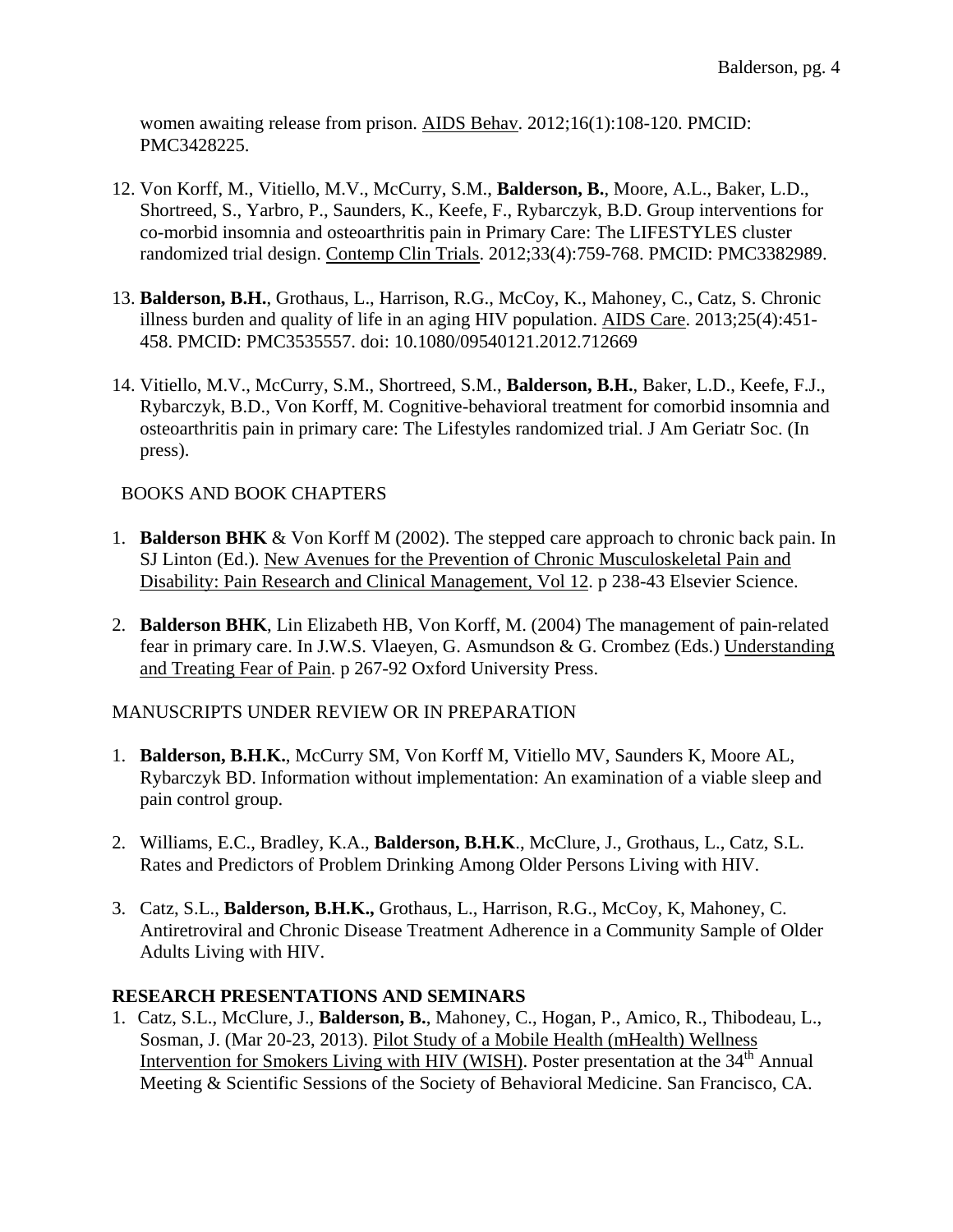- 2. Sosman J., Thibodeau L., Catz S., Safdar N., Jorenby D., **Balderson B.**, McClure J., Amico K.R. (July 2012). Knowledge and Psychosocial Barriers to Smoking Cessation among Cigarette Smokers Living with HIV (SLWH) in the US. Poster presentation International AIDS Conference 2012. Washington DC.
- 3. Vitiello, M.V., McCurry, S.M., Von Korff, M., Shortreed, S.M., **Balderson, B.,** Baker, L.D., Keefe, F., & Rybarczyk, B. (June 9-13, 2012). Cognitive behavioral therapy for sleep and pain in older adults with co-morbid insomnia and osteoarthritis: Results of the LIFESTYLES randomized controlled trial. Paper presentation at the Associated Professional Sleep Societies' 25<sup>rd</sup> annual meeting. Boston, MA.
- 4. **Balderson B.H.,** Catz S., Mahoney C., BlueSpruce J. (June 3-5, 2012). Lessons Learned from an HIV Medication Adherence and Quality of Life Intervention for Persons 50 Years and Older: PRIME. International Association of Physicians in AIDS Care (IAPAC)  $7<sup>th</sup>$ International Conference on HIV Treatment and Prevention. Miami, FL.
- 5. Catz S, Amico KR, **Balderson BHK**, Hogan P, Horberg M, Mahoney C, McClure J, Silverberg M, Ralston J. (June 3-5, 2012). Individually Tailoring a Health Information Technology Adherence Intervention Using Patient-Reported Web Survey Responses. International Association of Physicians in AIDS Care (IAPAC) 7<sup>th</sup> International Conference on HIV Treatment and Prevention. Miami, FL.
- 6. **Balderson, B.H.** (May, 2012). Motivational Interviewing in Medical Settings. Invited CME talk at Group Health Rehabilitative Service Line Annual Retreat. Tukwila, WA.
- 7. **Balderons, B.H.** (May 2012). Cognitive-Behavioral Therapy for Insomnia: Evidenced Based Practice for the Treatment of Sleep Disorders. Invited CME talk at the Group Health Behavioral Health Video Conference Series (live webcast). Seattle, WA.
- 8. **Balderson, B.H.** (January 2012). Collaborative Care of Chronic Pain. Invited CME talk at "Best Approach Hawaii 2012". Kona, HI.
- 9. **Balderson, B.H.** (January 2012). Motivational Interviewing in the Primary Care Setting. Invited CME talk at "Best Approach Hawaii 2012". Kona, HI.
- 10. Vitiello, M.V., McCurry, S.M., Von Korff, M., Baker, L.D., **Balderson, B.**, Saunders, K., Keefe, F., Rybarczyk, B. (2011). Interactions of sleep disturbance and pain in older adults. Gerontological Society of America  $62<sup>nd</sup>$  annual meeting (symposium), Boston, MA.
- 11. **Balderson, B.H.** (2011). Back in Action: Tips on helping patients with chronic back pain. Invited CME talk at Group Health Central Hospital, Physical Therapy and Occupational Therapy Seminar. Seattle, WA.
- 12. **Balderson B.H.** (2011). Motivational Interviewing in Primary Care. Invited CME talk at "Treatment of Mental Health Disorders in Primary Care" Conference. Seattle, WA.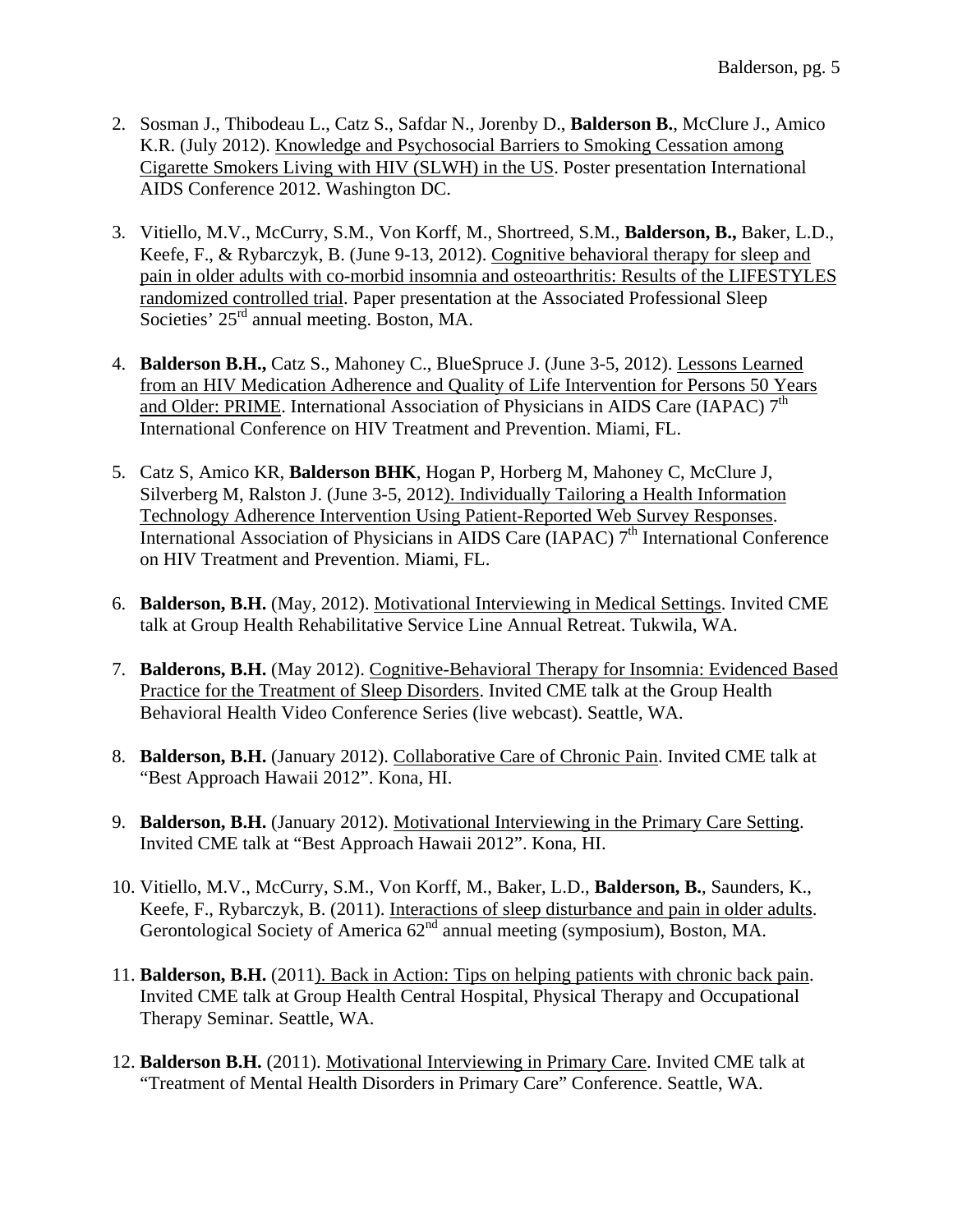- 13. **Balderson B.H.** (2011). Non-pharmacological treatment of insomnia in primary care. Invited CME talk at "Treatment of Mental Health Disorders in Primary Care" Conference (live webcast). Seattle, WA.
- 14. **Balderson, B.H. K**, Grothaus, L, Harrison, R.G., McCoy, K., Mahoney, C**,** Catz, S.L. (May, 2011). Index of Readiness - Short Version: Psychometric Properties and Relationship to Adherence. Poster presented at the International HIV Adherence and Prevention Conference, Miami Beach, FL.
- 15. Catz, S.L., **Balderson, B.H.K.,** Grothaus, L., Harrison, R.G., McCoy, K, Mahoney, C. (May, 2011). Relation of Chronic Disease Treatment Adherence to Antiretroviral Adherence. Paper presented at the International HIV Adherence and Prevention Conference, Miami Beach, FL.
- 16. Sosman, J., Thibodeau L., Safdar N., Jorenby D., Catz S., **Balderson B.,** McClure J., Amico K.R. (May, 2011). Smoking Cessation-related Information, Motivation, and Behavioral Skills Specific to HIV-infected Smokers. Poster presented at the Society of General Internal Medicine 34<sup>th</sup> Annual Meeting, Phoenix, Arizona.
- 17. Catz S.L**.,** Thibodeau. L., BlueSpruce, J., Yard, S., Seal, D., Amico, K.R., **Balderson, B**., Mahoney, C., Sosman, J. (2010, July). Prevention Information Barriers in the Context of Living with HIV in a Prison Setting. Poster presented at the AIDS International Conference, Vienna, Austria.
- 18. Catz S.L**., Balderson, B**., BlueSpruce, J., Anderson, H., Harrison, R.G., Grothaus, L., Mahoney, C. (2010, July). Chronic Disease Burden Association with Medication Adherence and Quality of Life in an Older HIV Population. Poster presented at the AIDS International Conference, Vienna, Austria.
- 19. McCurry, S.M., Von Korff, M., Saunders, K., **Balderson, B.H.**, Vitiello, M.V. (June 2010). Prevalence of Clinically Significant Sleep Problems in a Population of Older Adults with Osteoarthritis Pain. Presentation presented at The Sleep 2010 conference, San Antonio TX.
- 20. Catz S.L.**,** Mahoney, C., **Balderson, B**., Amico, K.R., Ralston, J., McClure, J., Hogan, P., Anderson, J., Charbonneau, A., Horberg, M., Silverberg, M., Grothaus, L. (2010, May). Patient Portal to Support Adherence: Acceptability and Feasibility Pilot Findings. Paper presented at the 5th International Conference on HIV Treatment Adherence, Miami, FL.
- 21. Catz S.L.**, Balderson, B**., Thibodeau, L., Mahoney, C., Harrison, R., Grothaus, L., Sosman, J. (2010, May). Feasibility of monitoring and addressing antiretroviral adherence among persons recently released from prison. Paper presented at the 5th International Conference on HIV Treatment Adherence, Miami, FL.
- 22. **Balderson, B.**, Mahoney, C., Harrison, R.G., Grothaus, L., Catz, S. (April 2010). Chronic Disease Burden and Quality of Life in an Aging HIV Population. Poster Presented at Society of Behavior Medicine Annual Conference, Seattle WA.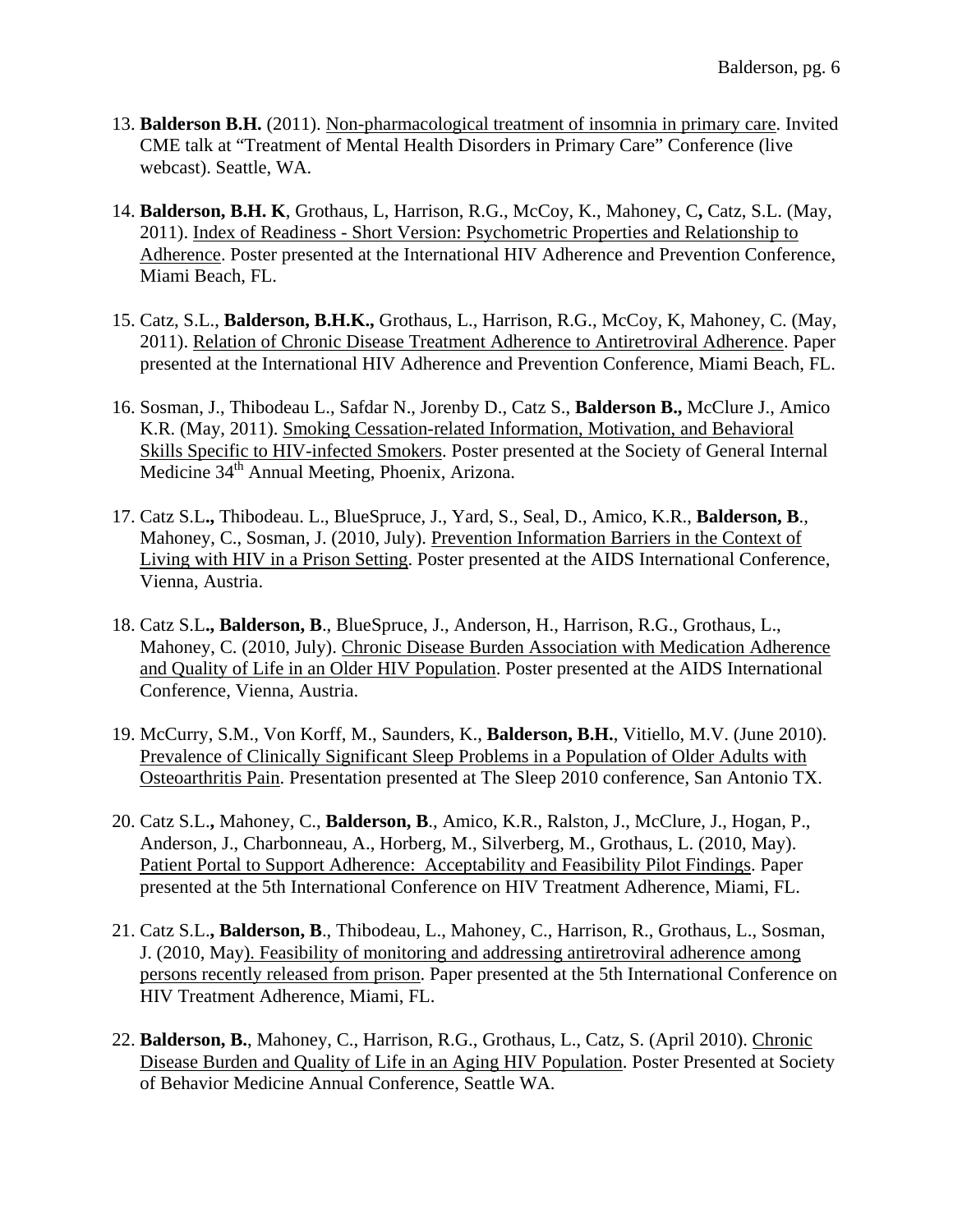- 23. Thibodeau, L., Sosman, J.M., Yard, S., Mahoney, C., Catz, S.L.**, Balderson, B.**, Amico, K.R., Seal, D.W. (August 2009). Prevention Needs of HIV+ Persons Awaiting Release from Prison: Qualitative Findings. Poster presented at 2009 National HIV Prevention Conference, Atlanta GA.
- 24. **Balderson, B.H.K.**, Catz, S., Oliver, M., Mahoney, C., Thibodeau, L., Sosman, J. (2007, March). The Relationship of Psychosocial Variables to Antiretroviral Adherence in a Prison Population. Poster presented at the meeting of the Society of Behavioral Medicine, Washington DC.
- 25. Catz, S., **Balderson, B.** Mahoney, C., Oliver, M., Thibodeau, L., Scharer, E., Sosman, J. (2006, March). Informational needs of state prisoners taking antiretroviral medications. Paper presented at the meeting of the NIMH/ IAPAC International Conference on HIV Treatment Adherence, Jersey City, New Jersey.
- 26. Catz, S., Thibodeau, L., Sosman, J., Oliver, M., **Balderson B.**, Mahoney, C., Scharer, E. (2007, March). Construct Validity of a Simple Telephone-Administered 30-Day Adherence Item. Paper accepted at the meeting of the NIMH/ IAPAC International Conference on HIV Treatment Adherence, Jersey City, New Jersey.
- 27. Catz, S., Mahoney, C., Oliver, M., **Balderson, B.**, Thibodeau, L., & Sosman, J. (2007, March). ART Adherence and Service Utilization among HIV+ Patients Recently Released from Prison. Poster accepted at the meeting of the NIMH/ IAPAC International Conference on HIV Treatment Adherence, Jersey City, New Jersey.
- 28. **Balderson BHK**, Catz S, Oliver M, Mahoney C, Thibodeau L, Sosman J. (2007, March). The Relationship of Psychosocial Variables to Antiretroviral Adherence in a Prison Population. Poster submitted at the meeting of the Society of Behavioral Medicine, Washington DC.
- 29. **B Balderson**, EA Phelan, M Levine, L Grothaus, L Jordan, JP LoGerfo, EH Wagner. (2006, May). A Randomized Controlled Trial of a Geriatric Care Team in Primary Care: The Senior Resource Team. Invited talk at the HMO Research Network Annual Meeting, Boston MA.
- 30. Phelan EA, **Balderson B**, Levine M, Grothaus L, Jordan L, LoGerfo JP, Wagner EH. (2005, June). A Randomized Controlled Trial of a New Model of Primary Care for Older Adults: The Senior Resource Team. 2005 Paul Beeson Physician Faculty Scholars in Aging Research Program Annual Scientific Meeting, La Jolla, CA.
- 31. Phelan EA, **Balderson B**, Levine M, Jordan L, Grothaus L, Wagner EH. (2005, June). Selfefficacy for caring for older adults and perceptions of the Senior Resource Team among Primary Care Providers. 2005 Paul Beeson Physician Faculty Scholars in Aging Research Program Annual Scientific Meeting, La Jolla, CA.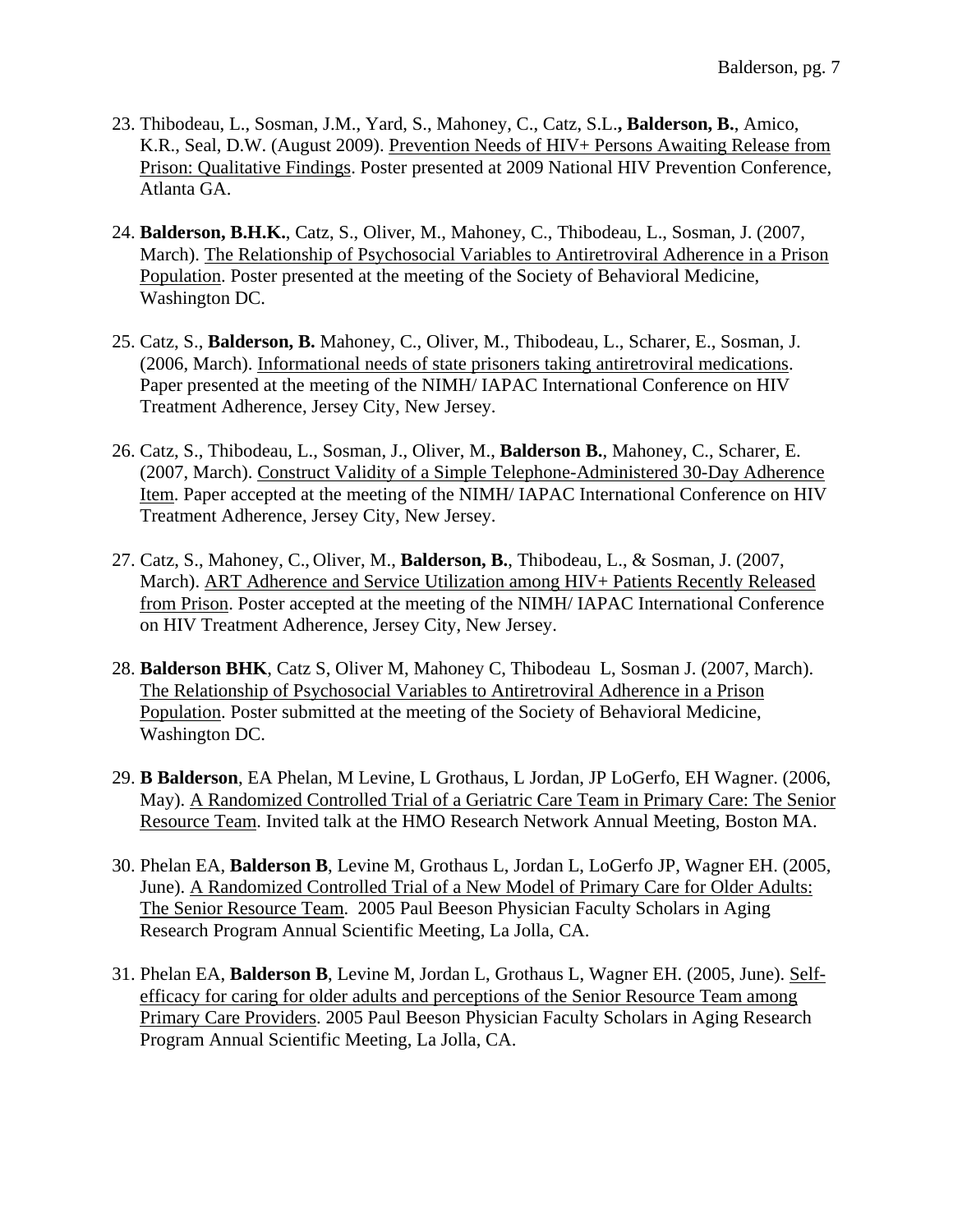- 32. **Balderson BHK**, Lozano P, Brown JC, Wright JA, Lymp JF, Robertson AS, Chalmers FT, Christakis DA, Scholz KA. (2005). Exposure and interest in information to reduce asthma triggers in children. Presentation to the Pediatric Academic Societies 2005 annual meeting.
- 33. Wright JA, Brown J, Lymp J, **Balderson B**, Lozano P. (2005). Using a Tablet Computer to Gather Health Information. Presentation to the Pediatric Academic Societies 2005 annual meeting.
- 34. Catz S, **Balderson B**, Mahoney C. (2005, April). Chronic Care Implications of an Aging HIV Population. Poster presentation at the 2005 meeting of the Society of Behavioral Medicine, Boston, MA.
- 35. Lozano P, Wright JA, Brown JC, **Balderson BHK**, Chalmers FT, Lymp JF, Robertson AS, Christakis DA, Stempel DA, Scholz KA. (2005). Randomized Trial of Tailored Guideline-Based Electronic Decision Support: Can Computers Help Pediatricians Prescribe Controllers for Persistent Asthma? Presentation to the Pediatric Academic Societies 2005 annual meeting.
- 36. Lozano P, Wright JA, Brown JC, **Balderson BHK**, Chalmers FT, Lymp JF, Robertson AS, Christakis DA, Stempel DA, Scholz KA. (2005). Missed Opportunities to Prescribe Controllers for Children with Persistent Asthma. Presentation to the Pediatric Academic Societies 2005 annual meeting.
- 37. Catz S**, Balderson B.** (2004, March). Relation of antiretroviral treatment response and HIV symptom perceptions to quality of life, psychosocial functioning, and treatment outcome expectations. Paper presented at the 2004 meeting of the Society of Behavioral Medicine, Baltimore, MD.
- 38. Moore JE, Von Korff M, **Balderson BHK**, Saunders K, Miglioretti D, Lin EHB, Berry S, Turner JA. (2004, May). Fear reduction and activity restoration in back pain patients. Presentation at American Pain Society annual meeting Vancouver BC.
- 39. Moore JE, Von Korff M, **Balderson BHK**. (2004, July). Activation and fear reduction for chronic back pain patients. Poster presented at APA 2004 annual convention, Div 38 Honolulu, HI.
- 40. **Balderson BHK**, Von Korff M, Saunders K, Miglioretti D, Lin E, Berry S, Moore J, Turner J. (2004, October). Activation and Fear Reduction for Chronic Low Back Pain Patients in Primary Care: A Randomized Controlled Trial. Presentation given at the International Forum VII for Primary Care Research on Low Back Pain, Edmonton, Alberta.
- 41. Catz S, **Balderson B**, Mahoney C, Martin M, Oliver M. (2004, December). Pilot program to improve adherence in persons aged 50-plus: Project Plus. Paper presented at the meeting of the Elements of Success International Conference on Adherence to Antiretroviral Therapy, Dallas, TX.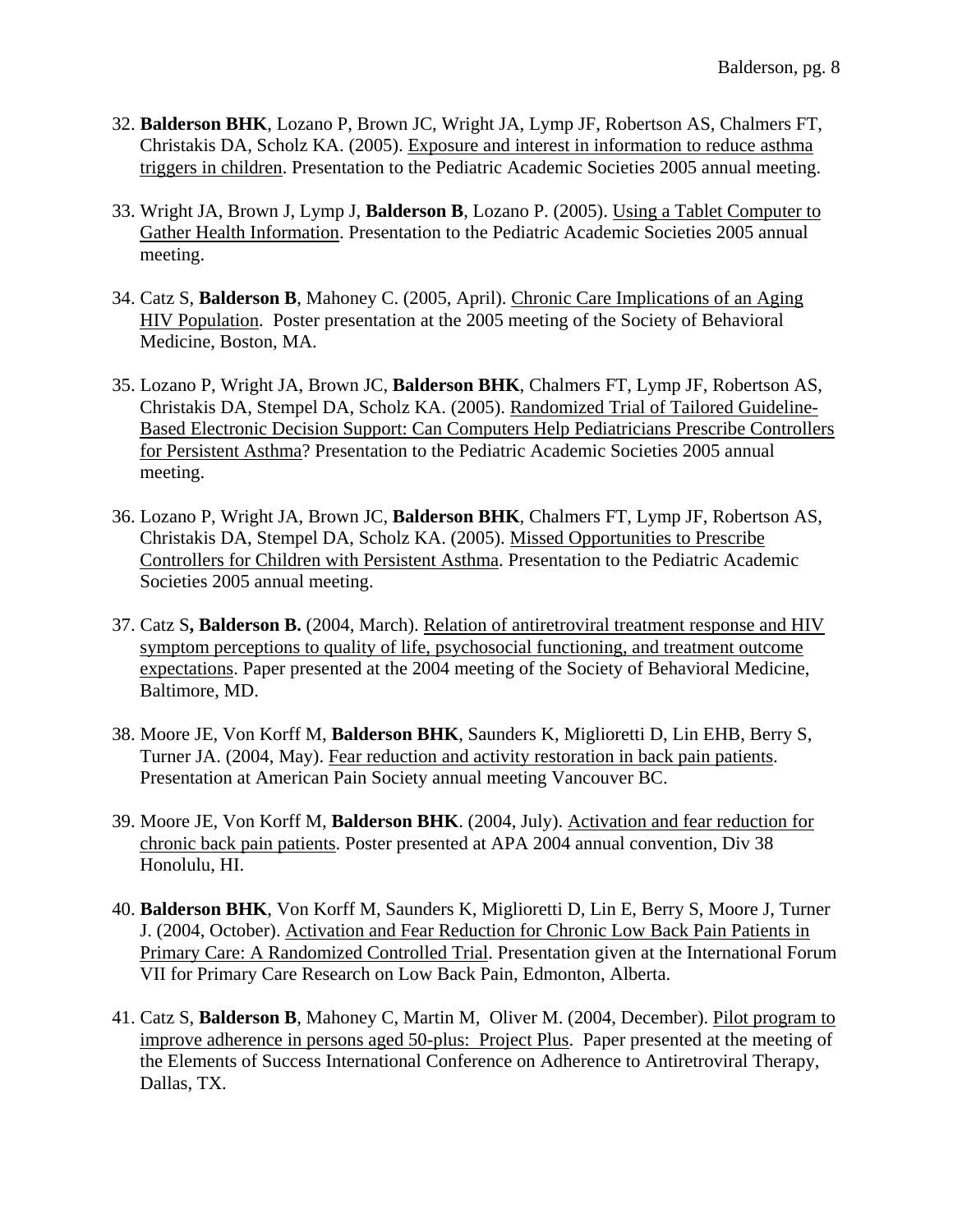- 42. Thibodeau L, Sosman, Mahoney C, **Balderson B**, Catz S. (2004, December). Pilot program to improve antiretroviral medication adherence in state prison inmates: Project TAP. Poster session presented at the meeting of the Elements of Success International Conference on Adherence to Antiretroviral Therapy, Dallas, TX.
- 43. **Balderson B**, Phelan EA, Sandhu N, LoGerfo JP, Levine M, Wagner EH. (2003, April). Exercise, self-efficacy for exercise, self-perceived health and healthcare utilization. Poster presented at the annual meeting of the American Geriatrics Society. Baltimore, MD.
- 44. Phelan EA, **Balderson B**, Sandhu N, LoGerfo JP, Levine M, Wagner EH. (2003, April). What is the Relationship of Self-Efficacy for Communicating with One's Physician to Health and Health Care Outcomes? Poster presented at the annual meeting of the American Geriatrics Society. Baltimore, MD.
- 45. **Balderson BHK**, Von Korff M, Lin E, Moore J, Saunders K, Turner J. (2002, May). Collaborative Management of Chronic Lower Back Pain. Paper presented at the annual meeting of the American Psychiatric Association, Philadelphia, PA.
- 46. **Balderson BHK**, Von Korff M, Lin E, Moore J, Saunders K, Turner J. (2002, May). Stepped self-management support: Integrating behavioral medicine and physical therapy. Paper presented at the Montreal International Forum V for Primary Care Research in Low-Back Pain, Montreal, Canada.
- 47. Mullins LL, Hartman VL, Chaney JM, **Balderson BHK**, Hoff AL. (August 2001). Training experiences and theoretical orientations of pediatric psychologists. Poster presented at the meeting of the American Psychological Association, San Francisco, CA.
- 48. **Balderson BHK**, Mullins LL, Hoff A. (March 2001). The effects of written disclosure on physical and mental health in individuals with asthma. Poster presented at the meeting of the Society of Behavioral Medicine, Seattle, WA.
- 49. **Balderson BHK,** Mori D. (April 2000). Psychological Assessment of Live Renal Donor Candidates. Poster presented at the meeting of the Society of Behavioral Medicine, Nashville, TN.
- 50. Cote MP, Hoff A, **Balderson BHK**, Aniol K, Hartman VL, Mullins LL, Domek D. (April 1999). Familial adjustment relationships: Mothers, well-siblings, and children with diabetes. Poster presented at the Florida Conference on Child Health Psychology, Gainesville, FL.
- 51. Hartman, VL, Mullins LL, Cote MP, Hoff A, Feummeler B, **Balderson BHK**, Jelley D. (April 1999). A disease-specific examination of cognitive processes and adjustment in children with asthma and IDDM. Poster presented at the Florida Conference on Child Health Psychology, Gainesville, FL.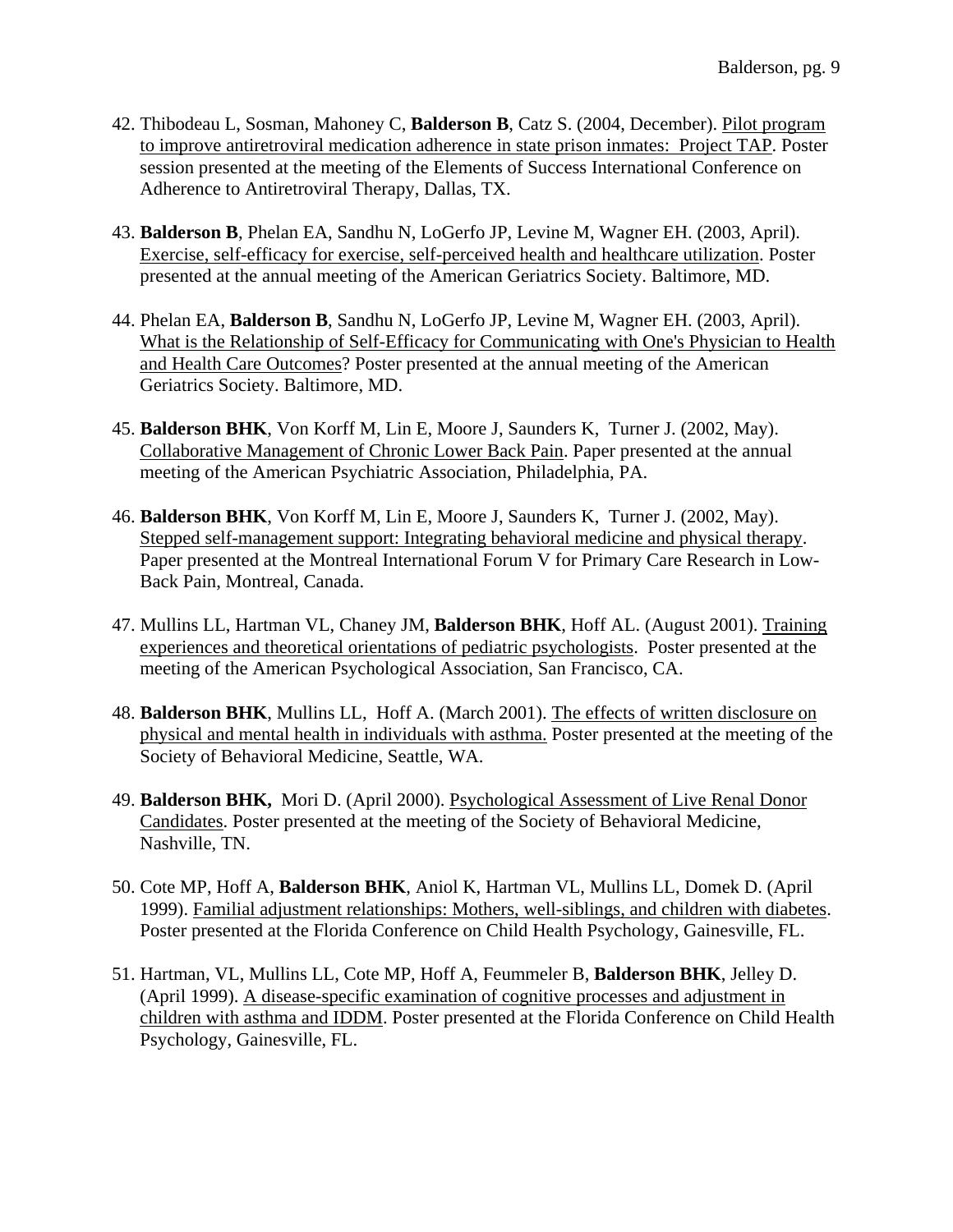- 52. **Balderson, BHK**, Mullins LL, Hartman VL, Cote MMP, Boyd M, Feummeler B. (April 1999). Quality of life in mothers of children with diabetes. Poster presented at the Florida Conference on Child Health Psychology, Gainesville, FL.
- 53. Hartman VL, Mullins LL, Cote MP, Hoff A, Fuemmeler B, **Balderson BHK.** (April 1999) A disease-specific examination of cognitive processes and adjustment in children with asthma and IDDM. Poster presented at the meeting of the Oklahoma Psychological Association, Edmond, OK.
- 54. Robertson J, Chaney JM, **Balderson, H.** (November 1998). Attributional style and academic performance among native american and caucasian high school students. Poster presented at the annual meeting of the Association for the Advancement of Behavior Therapy, Washington DC.
- 55. Mullins LL, **Balderson BH**, Hartman VL, Chaney JM, Cote MP, Aniol K, Domek D, Seaton M. (August, 1998). Perceived contingency and control in youths with diabetes mellitus. Poster presented at the annual meeting of the American Psychological Association, San Francisco, CA.
- 56. Cote MP, Hartman VL, **Balderson BH**, Mullins LL, Boyd M. (May, 1998). Adjustment, uncertainty, and self-care in children and adolescents with diabetes. Paper presented at the Great Lakes Regional Conference on Child Health Psychology, Louisville, KY.
- 57. **Balderson BH**, Hartman VL, Mullins LL, Cote MP, King G. (April, 1998). Parental adjustment to IDDM: Role of over protectiveness and parental stress. Poster presented at the annual meeting of the Southwestern Psychological Association, New Orleans, LA.
- 58. Hartman VL, Mullins LL, **Balderson BH**, King G, Cote MP, King G. (March, 1998). Illness uncertainty and psychological adjustment in pediatric diabetes mellitus. Poster presented at the Oklahoma Psychological Association/ Oklahoma Psychological Society Spring Research Conference. Edmond, OK.
- 59. **Balderson BH**, Cote MP, King G, Daniels T, Kerr W, Hartman VL, Mullins LL. (March, 1998). Parental adjustment to IDDM: Role of overprotectiveness and parental stress. Poster presented at the Oklahoma Psychological Association/ Oklahoma Psychological Society Spring Research Conference, Edmond, OK.
- 60. Cote MP, Boyd M, **Balderson BH**, Hartman VL, Mullins LL. (March, 1998). Adjustment, uncertainty, and self-care in children and adolescents with diabetes. Poster presented at the Oklahoma Psychological Association/ Oklahoma Psychological Society Spring Research Conference. Edmond, OK.
- 61. Seaton M, **Balderson BH**, Cote MP, Aniol K, Hartman VL, Mullins LL, Chaney JM. (March, 1998). Perceived contingency and control in youths with diabetes mellitus. Poster presented at the Oklahoma Psychological Association/ Oklahoma Psychological Society Spring Research Conference. Edmond, OK.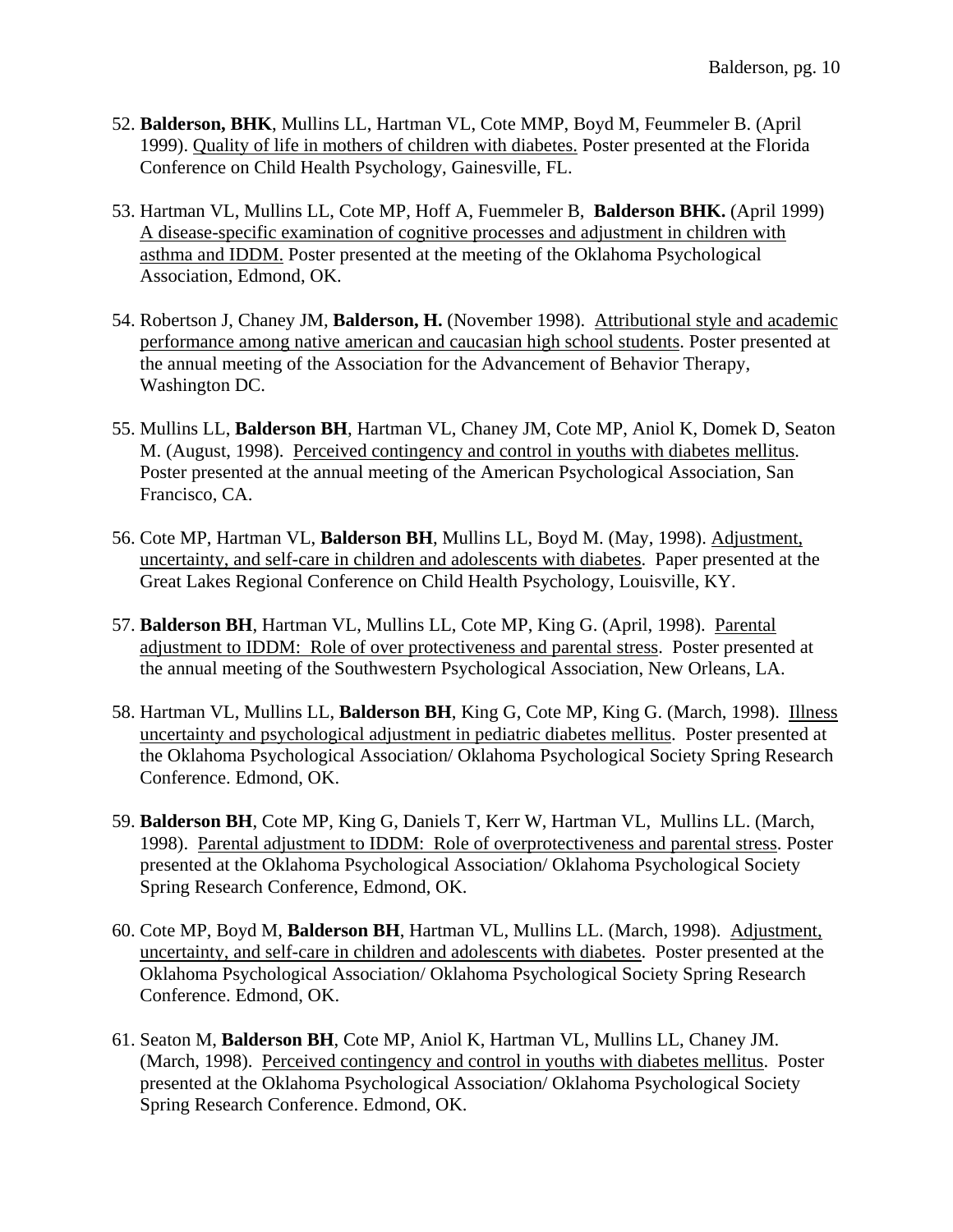- 62. **Balderson BHK**, Aniol K, Ewing C, King G, Hartman VL, Mullins LL, Chaney JM. (November 1997). Maternal uncertainty in illness and depression in adolescents with insulin dependent diabetes mellitus. Poster presented at the Association of Applied Behavior Annual Convention. Miami, FL.
- 63. Hartman VL, Mullins LL, Chaney J, King G, **Balderson BHK.** (August 1997). Adaptation to pediatric Insulin Dependent Diabetes Mellitus: Influence of cognitive processes on adjustment. Poster presented at the annual meeting of the American Psychological Association. Chicago, IL.
- 64. **Balderson BHK,** Green V. (April, 1997). Structural influences of decision making: The role of optimism and attributional style. Poster presented at the annual meeting of the Southwestern Psychological Association, Dallas, Texas.
- 65. Ercum A, Green V, **Balderson BHK.** (April, 1997). Metacognitive variables in decision making programs. Poster presented at the annual meeting of the Southwestern Psychological Association, Dallas, Texas.
- 66. Phillips JD, Himes SM, **Balderson BHK,** Mullins LL, Chaney JM. (April, 1997). Psychological adaptation in well siblings of chronically ill. Paper presented at the annual meeting of the Southwestern Psychological Association, Dallas, Texas.
- 67. **Balderson BHK**, Ewing C, Cote M, Hartman VL, King G, Aniol K, Mullins LL, Chaney JM. (March, 1997). The relationship between maternal depression, illness uncertainty, and family functioning in mothers of children with insulin dependent diabetes mellitus. Poster presentation at the annual meeting of the Oklahoma Psychological Association and Oklahoma Psychological Society Joint Research Convention.
- 68. Phillips JD, Himes SM, **Balderson BHK,** Mullins LL, Chaney JM. (April, 1997). Psychological adaptation in well siblings of chronically ill. Paper presentation at the annual meeting of the Oklahoma Psychological Association and Oklahoma Psychological Society Joint Research Convention.
- 69. **Balderson BHK,** Sanders-Durazzo N, Mullins LL. (November, 1996). Coping and adjustment styles of individuals with post-polio syndrome. Poster presented at the Association for the Advancement of Behavior Therapy. New York, NY.
- 70. Mullins LL, **Balderson BHK,** Sanders-Durazzo N. (August, 1996). Therapists' perceptions of team functioning in rehabilitation contexts. Poster presented at the annual meeting of the American Psychological Association, Toronto, Canada.
- 71. **Balderson BHK**, King G, Aniol K, Ewing C, Hartman VL, Mullins LL, Chaney JM. (April, 1996). Maternal uncertainty in illness and depression in adolescents with insulin dependent diabetes mellitus. Presentation at the annual meeting of the Oklahoma Psychological Association and Oklahoma Psychological Society Joint Research Convention.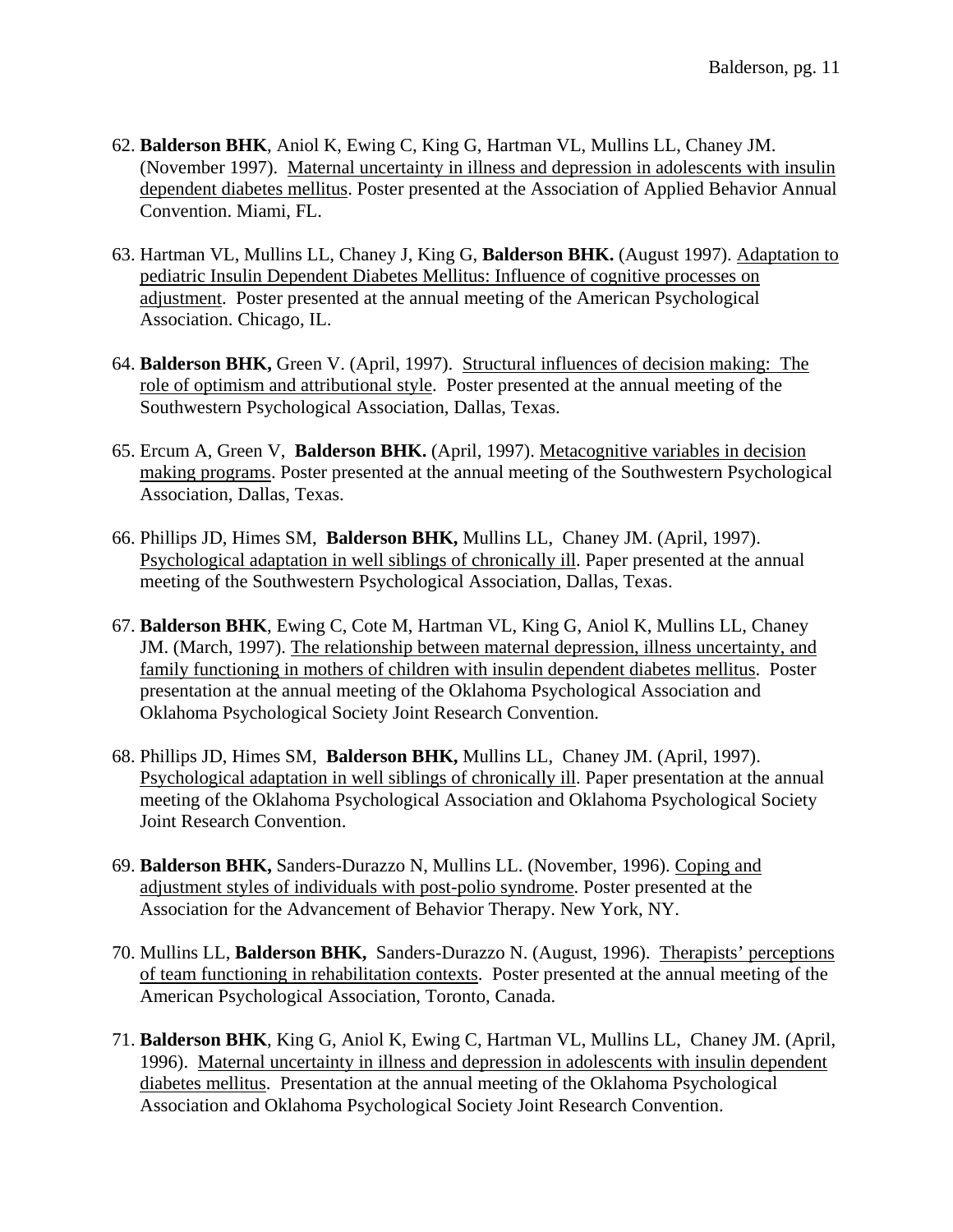- 72. **Balderson BHK,** King G, Aniol K, Ewing C, Hartman VL, Mullins LL, Chaney JM. (April, 1996). Maternal uncertainty in illness and depression in adolescents with insulin dependent diabetes mellitus. Presentation at the annual meeting of the Southwestern Psychological Association, Houston, Texas.
- 73. Durazzo NS, **Balderson B**, Green V, Davis J. (April, 1996). Retention issues in higher education: Decision-making processes. Poster presentation at the annual meeting of the Southwestern Psychological Association, Houston, Texas.
- 74. Kung R, Takaoka Y, Green V, **Balderson BH.** (1996, April). Decision-making and the influence of content: The representativeness heuristic. Poster presentation at the annual meeting of the Southwestern Psychological Association, Houston, Texas.
- 75. Mullins LL, Hartman VL, Chaney JM, King G, **Balderson BH**, Aniol K, Ewing C. (April, 1996). Adolescent adaptation to insulin-dependent diabetes mellitus: The influence of cognitive appraisal processes on psychological adjustment. Paper presented at the annual meeting of the Southwest/ Gulf Coast Regional Pediatric Psychology Conference. Fort Worth, TX.
- 76. Davis JD, Green V, Kung RW, Bracher JR, **Balderson B**, Takaoka Y. (1995, April). Native American and nonnative adolescent decision-making: AIDS-related sexual behavior content influences. Poster presentation at the annual meeting of the Southwestern Psychological Association, San Antonio, Texas.
- 77. Sanders-Durazzo N, Green V, **Balderson B.** (1995, April). Retention issues in higher education: Decision-making processes. Poster presented at the annual meeting of the Oklahoma Psychological Association, Oklahoma City, Oklahoma.
- 78. Watkins PL, Rullman L, Lidren D, **Balderson B,** Hall R, Champion J. (1992, April) Psychological manifestations of Type A beliefs within a clinical population. Paper presented at the annual convention of the Western Psychological Association, Portland OR.

# **GRANT FUNDING HISTORY**

CURRENTLY FUNDED GRANT PROJECTS

Catz (PI)  $3/6/2008 - 2/28/2013$ NIMH 1R01MH081750-01A1

Patient Portal to Support Treatment Adherence.

The goals for this project to develop and test a randomized controlled trial for increasing treatment adherence among HIV+ persons with multiple health concerns via interventions delivered via secure patient web portal. Role: Co-Investigator & Project Director

NIA

Vitiello (PI) 09/01/08-7/31/2013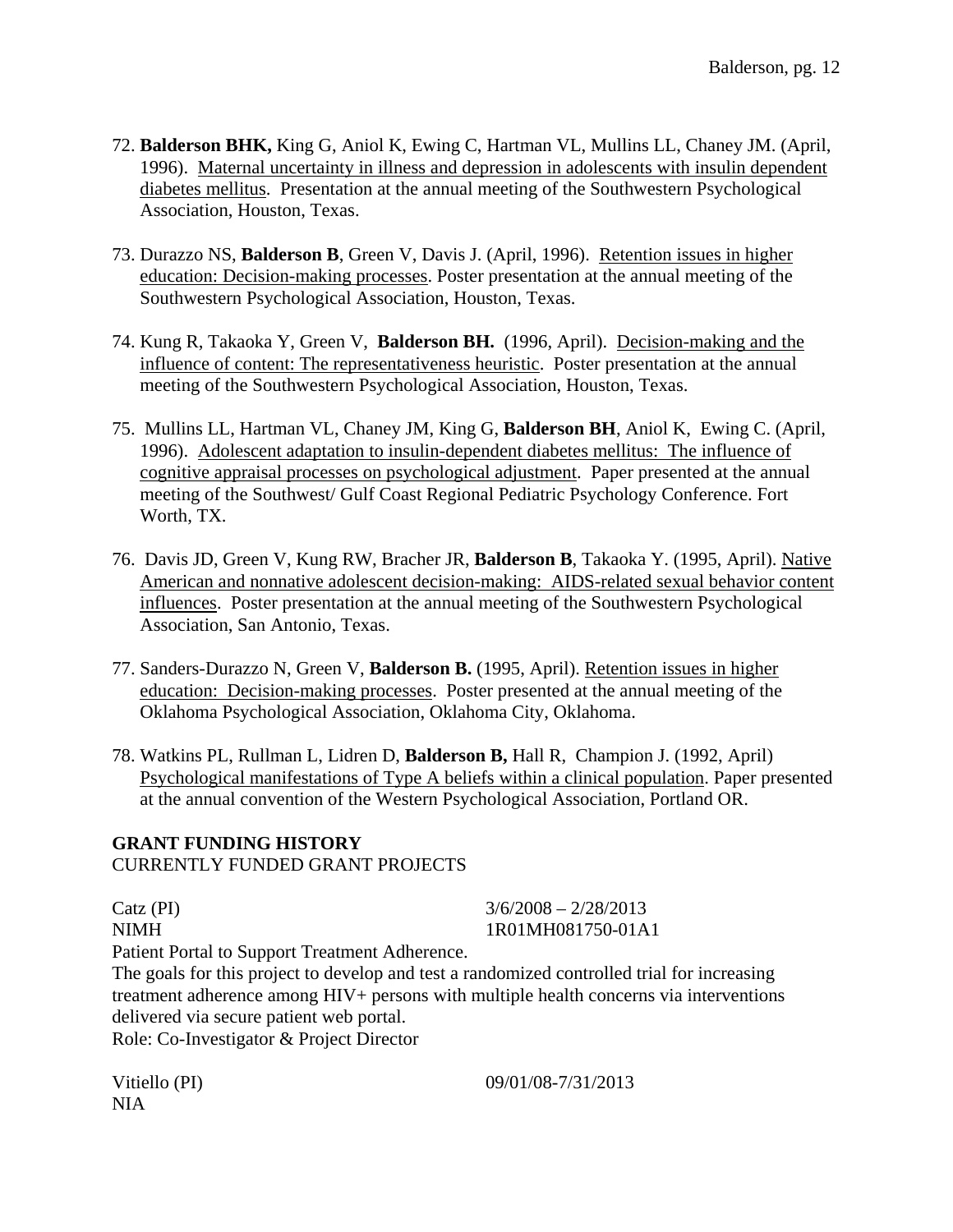Integrated Care for Osteoarthritis Pain and Insomnia

The goals for this project are 1) develop an integrated intervention for osteoarthritis pain patients with sleep disturbances, 2) conduct a randomized control trial of the integrated intervention compared to a pain-only and control group for 375 osteoarthritis pain patients with sleep disturbance. The intervention will expands upon previous work in cognitive-behavioral treatment of osteoarthritis pain, integrating CBT techniques to improve sleep. Participants will be assessed at baseline and at 2, 6, 12, and 24 months.

Role: Project Director

Cherkin (PI) /1/2011-5/31/2015 NCCAM R01 AT006226

Comparison of CAM and Conventional Mind-Body Therapies for Chronic Back Pain Major Goals: 1) To determine if Mindfulness-Based Stress Reduction (MBSR) is an effective adjunct to usual care for persons with chronic back pain. 2) To compare the effectiveness of MBSR and group Cognitive-Behavioral Therapy (CBT) in decreasing pain-related functional limitations and pain bothersomeness. 3) To identify the mediators of any observed effects of MBSR and group CBT on pain-related functional limitations and pain bothersomeness. Role: Co-Investigator

# **COMPLETED**

Catz (PI)  $3/1/2007 - 2/29/2012$ NIAID 1 R01 MH074380-01A2

Community-Based Self-Management of HIV and Chronic Disease

The goals for this project were to develop and test an integrated individual intervention for persons fifty years or older living with HIV and other chronic health conditions. The project is a three arm trial 1) Book only (control), 2) group telephonic illness management, education and support group, 3) individual telephonic chronic illness management group utilizing motivational interviewing, cognitive-behavioral, and problem solving techniques. Role: Co-Investigator

Catz (PI)  $4/01/2006 - 3/30/2010$ NIAID

Community Telephone Adherence Project (CTAP).

The goals of this project are: 1) adapting telephone intervention manuals from an ongoing RCT conducted in a prison setting to include more targeted post-prison release content, 2) developing and refining study protocols for tracking and retaining study participants as they re-enter the community, 3) refining assessment measures, 4) conducting a randomized pilot test of a motivational and cognitive-behavioral skills based adherence intervention during the transitional period prior to and after release from prison, and 5) evaluating the feasibility and acceptability of delivering telephone intervention sessions that bridge state prison and community settings. Role: Co-Investigator

Catz (PI) 12/19/2007-11/30/2009 NIMH RO3 MH082630 Prevention Needs of HIV+ Persons Awaiting Release from Prison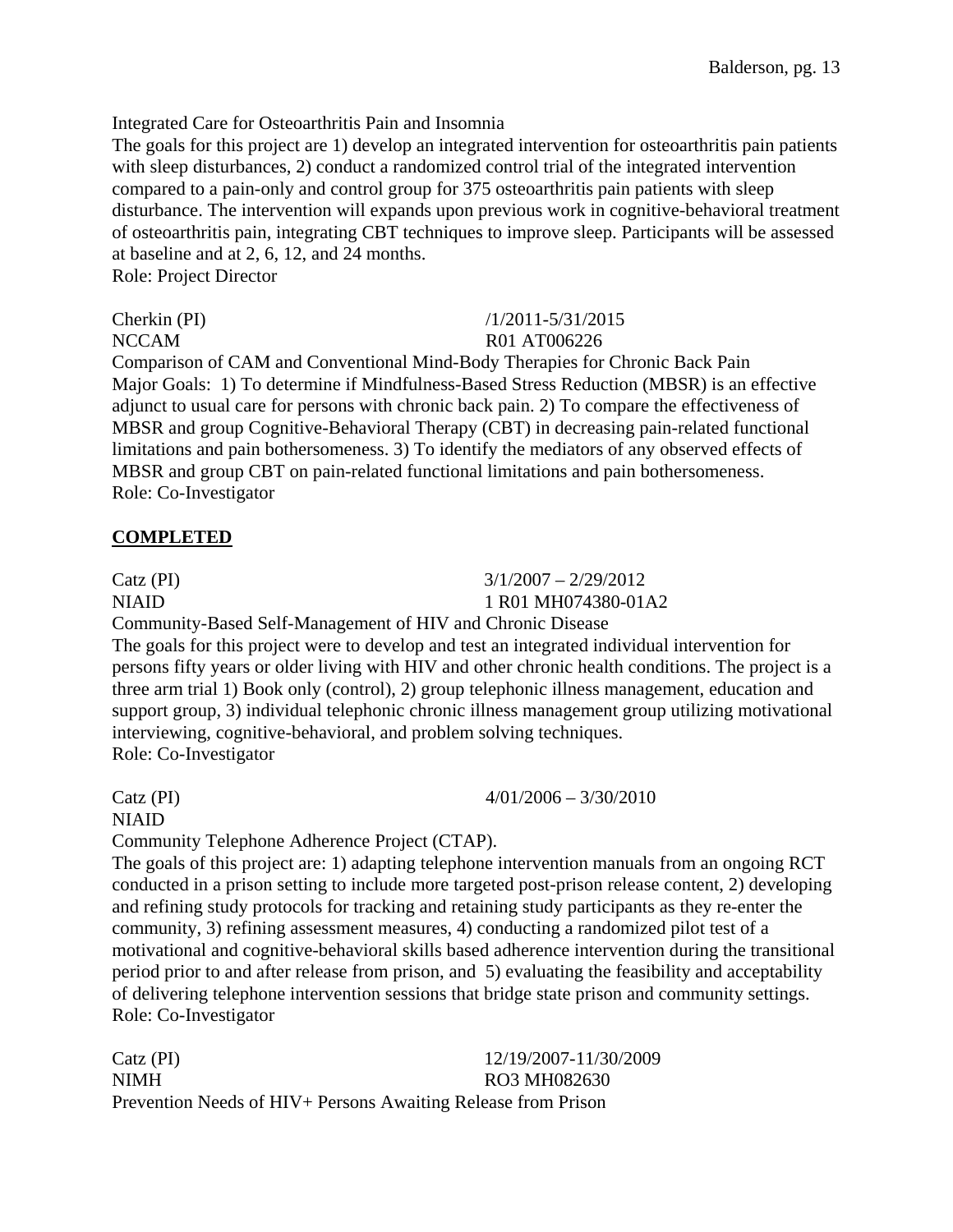Major Goals: This formative research on prevention needs of prisoners includes qualitative elicitation interviews with HIV+ persons awaiting release from prison and the development of a culturally appropriate and theory-based HIV prevention assessment measure for this population. Role: Co-Investigator

Arterburn (PI) 4/06 – 6/07 Foundation for Informed Medical Decision Making Worksite Wellness Systematic Reviews Goal: The goal of this project is to conduct a series of rapid systematic reviews of the effectiveness and return on investment with worksite wellness programs to improve body weight, nutrition, physical activity, stress, and promote alcohol and smoking cessation.

Role: Co-Investigator

#### R34 MH070642 Von Korff (PI) 7/1/04-7/31/06 NIMH

Integrated Care for Back Pain and Depression.

The goals of this project are : 1) develop an integrated intervention for chronic back pain patients with major depression, 2) develop methods for inducing and assessing intervention fidelity and 3) conduct a pilot test of the integrated intervention for 100 depressed chronic back pain patients. The intervention will incorporate self-management techniques, problem-solving therapy and medication management. Participants will be assessed at baseline and at 6 months follow-up. Role: Co-Investigator & Project Director

1 R01 MH63644-01A1 Catz (PI) 5/23/03 – 4/30/06 NIMH

Adherence Intervention for Incarcerated Persons Living with HIV

The goals of this project are : 1) to design and test a telephone-delivered adherence intervention for incarcerated persons living with HIV, 2) to determine the acceptability of the intervention, and 3) to conduct a randomized intervention study with 112 incarcerated persons living with HIV to test the potential efficacy of a telephone-delivered experimental intervention compared to adherence outcomes of a telephone-delivered health education control intervention at 1-month and 3-month follow-up points.

Role: Co-Investigator

2001-006 Wagner (PI) 6/1/01-5/30/06 John A. Hartford Foundation Inc.

Delivering Effective Primary Care to Older Adults: The Senior Resource Team t Group Health Cooperative.

The goal of this project is to improve care of older enrollees by increasing geriatric expertise in primary care.

Role: Co-Investigator

1 R18 HS11859-01 Lozano (PI) 9/1/01-8/20/05 AHRQ Using Handheld Technology to Reduce Errors in ADHD Care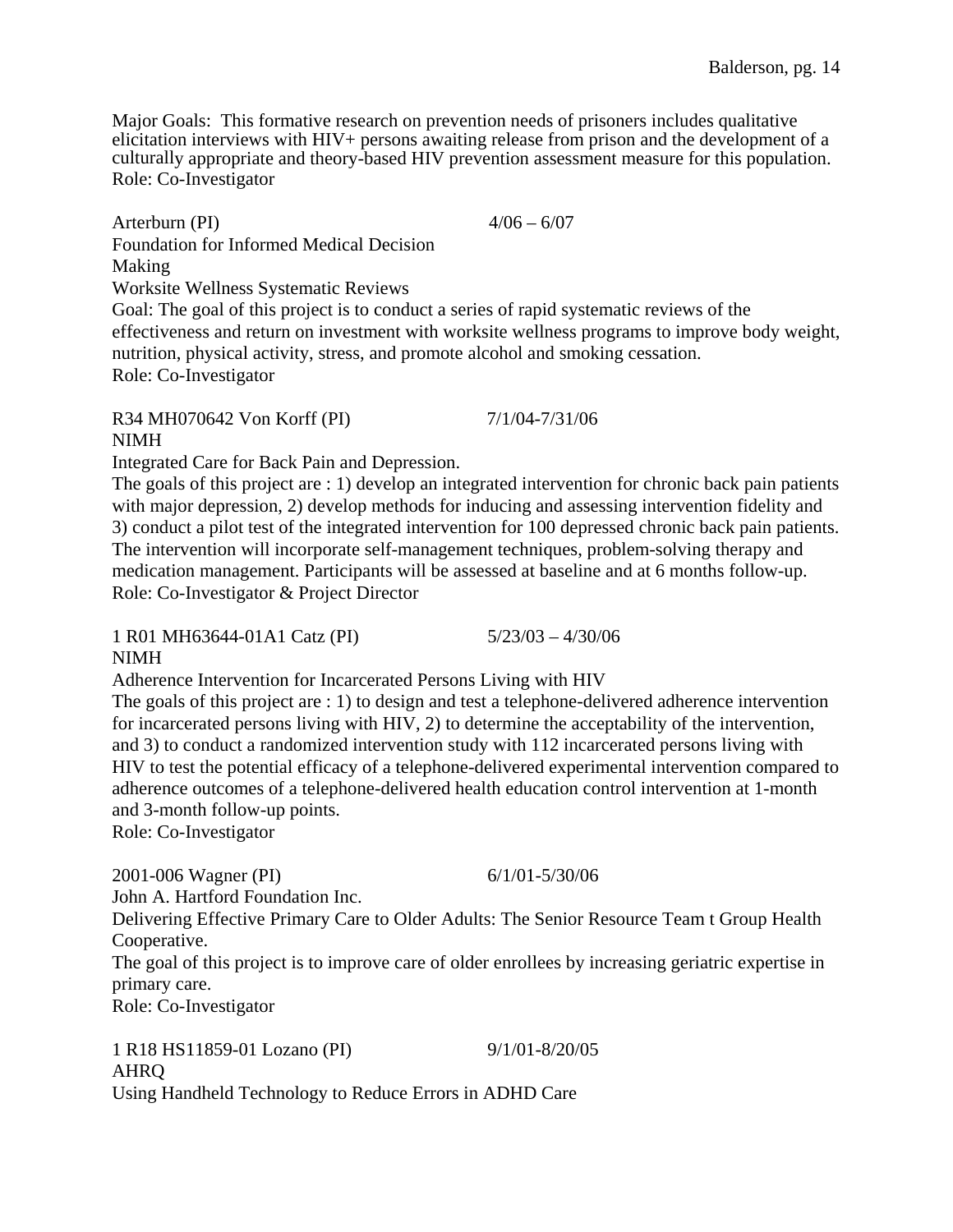The goal of this project is to develop a computerized system that provides evidence-based decision support to primary care providers serving children with attention deficit/hyperactivity disorder in community and academic practices and to test the effectiveness and costeffectiveness of this system. Role: Co-Investigator

R21 MH 65858 Catz (PI) 1/1/2003-11/30/04 NIMH

Adherence Intervention for Late Middle-Aged and Older Adults Living with HIV/AIDS The goals of this project are to design and pilot test an experimental intervention for increasing adherence to antiretroviral treatment among late middle-aged and older persons living with HIV. Intervention development will be guided by the transtheoretical model of behavior change and multi-component intervention strategies combining motivational interviewing techniques with behavioral skills training.

Role: Co-Investigator

PO1 DE08773 Von Korff (PI) 9/1/99-8/31/04 NIDR

TMD Longitudinal Studies: Clinical/ Chronic Pain Syndromes: Project 3-Chronic Pain Management in Primary Care

The goals of this project are: (1) Identify potentially modifiable determinants of long-term frequent use of health care and pain medications. (2) Evaluate the effectiveness of self-care interventions for primary care pain patients. And, (3) Assess the impact of self-care interventions on long-term health care and prescription medication use. Role: Co-Investigator

1 R01 HL69670-01 Lozano (PI) 8/1/01-5/31/04 **NHLBI** 

Randomized Trial of a Computerized Asthma Management System (CAMS) The goals of this project are to develop a computerized system that provides evidence-based decision support to primary care providers serving children with asthma in community and academic practices and to test the effectiveness and cost-effectiveness of this system Role: Co-Investigator

Mullins (PI) 10/01/96 - 2/1/00 Quantum Health Resources and Olsten Healthcare Corporation (2 renewals) Adaptation to Pediatric Chronic Illness: Utilization of Disease Specific Methodology The goal of this project was to examine family and individual coping and adherence for five pediatric illnesses. Role: Co-Investigator

Mullins (PI) 6/1/96 - 7/30/96

Oklahoma State University - Dean's Incentive Grant

Assessment of risk factors for adjustment problems in children with chronic illness and their parents.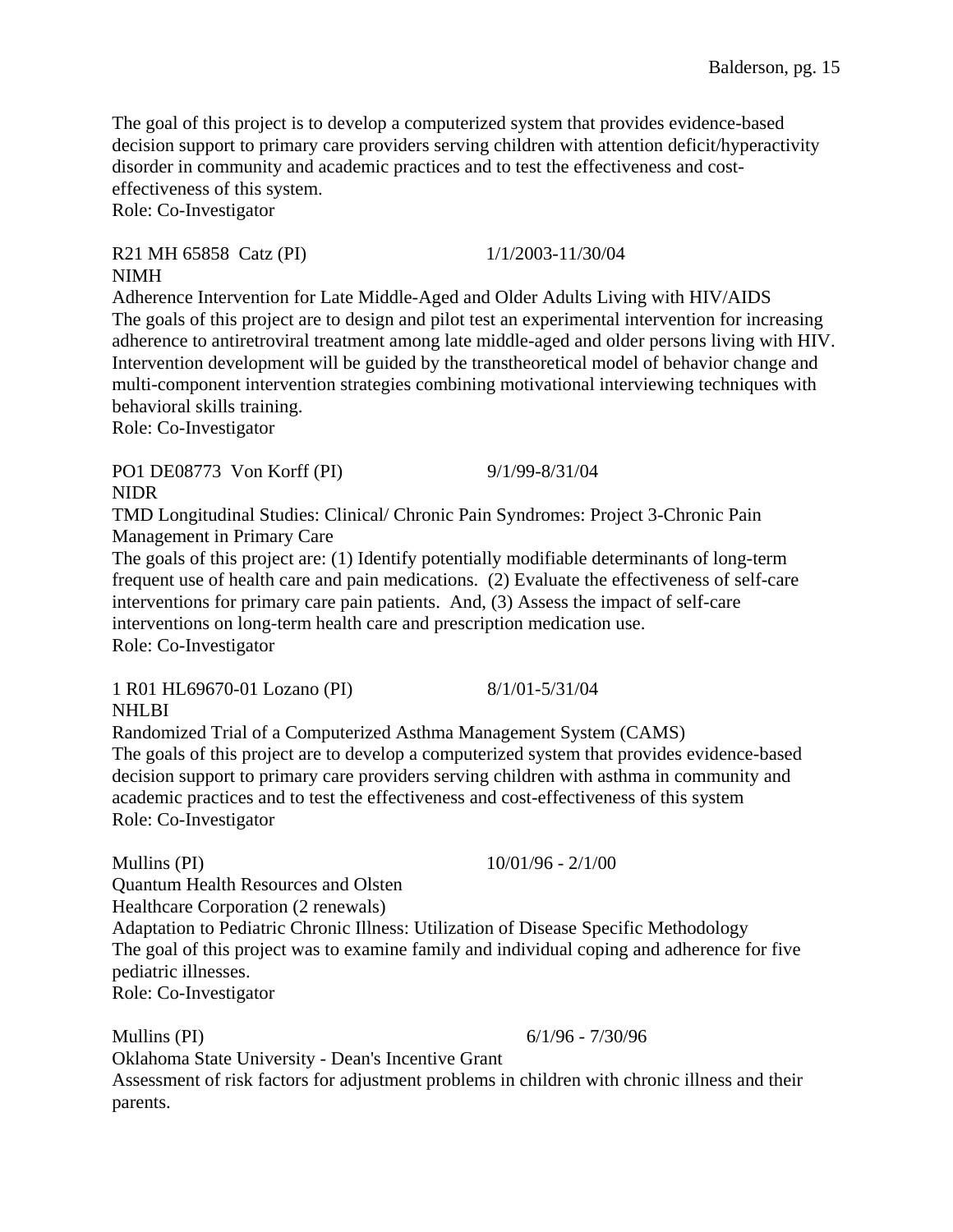# **ACADEMIC AWARDS/SCHOLARSHIPS**

- 1. Minority Researcher Fee Waiver Award for attendance to the 2001 Ethics of Research with Humans: Past, Present, & Future. University of Washington, Seattle, Washington. June 11-15
- 2. Travel Award, Oklahoma Psychological Society/Oklahoma Psychological Association for: Balderson, B.H**.**, Hartman, V.L., Mullins, L.L., Cote, M.P., King, G. (April, 1998). Parental adjustment to IDDM: Role of overprotectiveness and parental stress. Poster presented at the annual meeting of the Southwestern Psychological Association, New Orleans, LA.
- 3. Second Place, Graduate Student Research Award, Oklahoma Psychological Society/Oklahoma Psychological Association for: Durazzo, N.S., Green, V. & Balderson B.H.K, (1995, April). Retention issues in higher education: Decision-making processes. Poster presentation at the Oklahoma Psychological Association/Oklahoma Psychological Society Annual convention.
- 4. Travel Award, Oklahoma Psychological Society/Oklahoma Psychological Association for: Davis, J.D., Green, V., Kung, R.W., Bracher, J.R., Balderson, B**.**, & Takaoka, Y. (1995, April). Native American and nonnative adolescent decision-making: AIDS-related sexual behavior content influences. Poster presentation at the annual meeting of the Southwestern Psychological Association, San Antonio, Texas.
- 5. First Place, Graduate Student Research Award, Oklahoma Psychological Society/Oklahoma Psychological Association for. Davis, J.D., Green, V., Kung, R.W., Bracher, J.R., Balderson, B**.**, & Takaoka, Y. (1995, April). Native American and nonnative adolescent decisionmaking: AIDS-related sexual behavior content influences. Poster presentation at the annual meeting of the Southwestern Psychological Association, San Antonio, Texas.
- 6. Travel Award, Oklahoma Psychological Society/Oklahoma Psychological Association for presentation of Balderson, B.H.K., King, G., Aniol, K., Ewing, C., Hartman, V.L., Mullins., L.L., & Chaney, J.M., (1996, April) Maternal Uncertainty in Illness and Depression in Adolescents with Insulin Dependent Diabetes Mellitus. Presentation at the annual meeting of the Southwestern Psychological Association, Houston, Texas.
- 7. Minority Research Award. Award to enable attendance to the 2001 Ethics of Research with Humans: Past, Present, & Future. Seattle, WA June 11-15. Amount: \$650.

# **TEACHING EXPERIENCE**

- 8/95-5/96 Graduate Instructor, Introductory Psychology, Taught 4 Sections of Introductory Psychology to undergraduate students. Average section size was 40 students. Oklahoma State University, Stillwater, OK.
- 11/01 Invited Instructor. Stress Management and Health Promotion. University of Washington: NURS 413: Nature of Health and Health Promotion.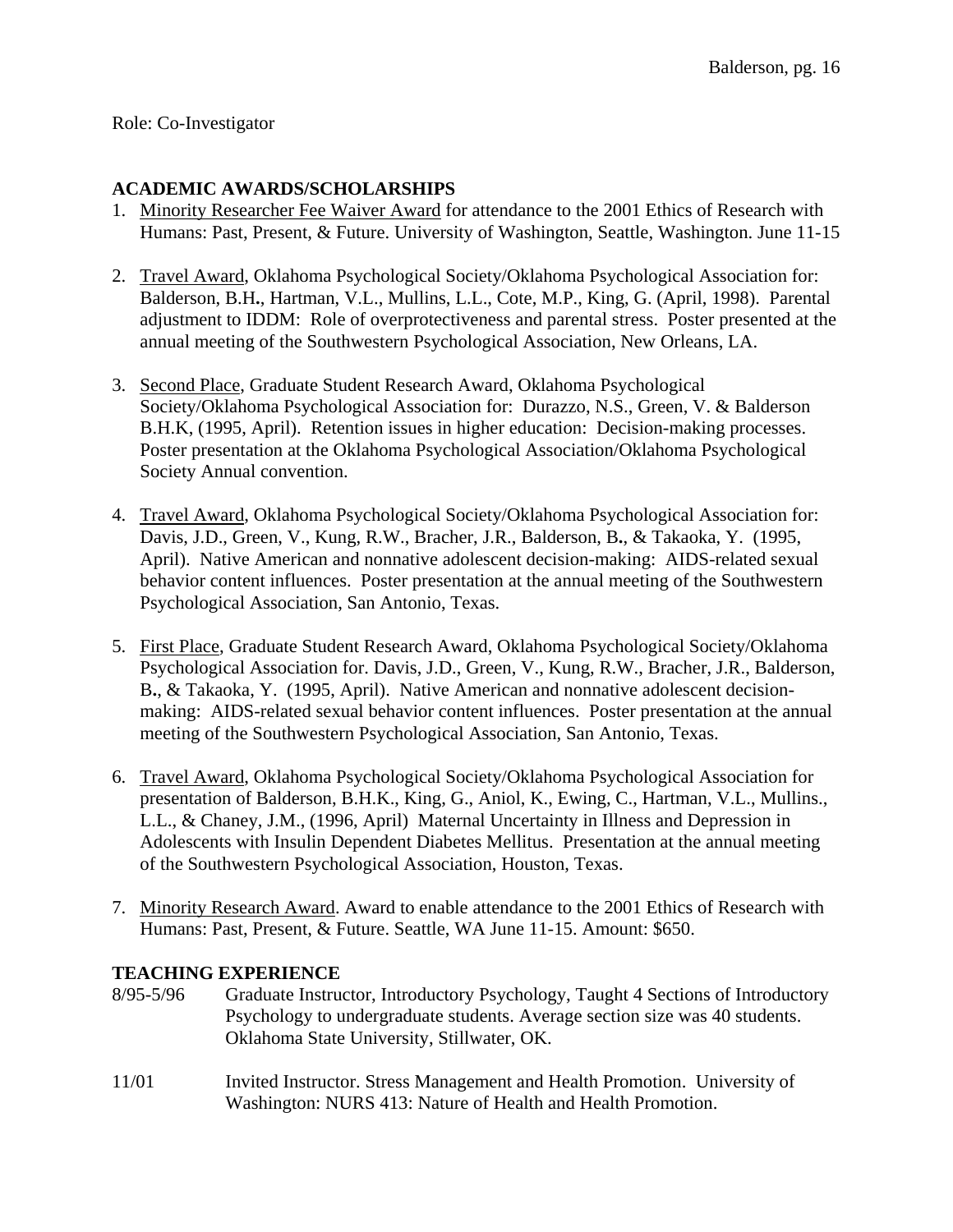11/10 Psychologist Career Paths. Class instruction for University of Washington Interns.

#### **CONSULTANT**

- 1. Consultant for StayWell / Krames for a patient self-care packet entitled: "Living Well with a Chronic Condition: Taking Control of Your Health."
- 2. Consultant. Grant: Organ donation: Cross Cultural Differences in Altruism. Grant submitted to Fetzer Institue, April 2001. PI: Elizabeth Dettmer, Ph.D.
- 3. Consultant. Grant: Treatment of Pain in Primary Care in the VA Healthcare System. 2005 to present. PI: Steve Dobscha, Ph.D.

# **PROFESSIONAL MEMBERSHIPS:**

American Psychological Association Clinical Psychology Division Health Psychology Division Society of Behavior Medicine American Academy of Sleep Medicine International AIDS Society International Association of Physicians in AIDS Care

# **COMMITTEES**

Group Health Cooperative Human Subjects Review Committee (2000-2008, intermittent Acting Chair 2001-2004; adjunct 2008-present) Group Health Cooperative Chronic Pain Task Force (2000-2001) Center for Health Studies Investigator Retreat Planning Committee (2001) Group Health Cooperative Chronic Pain (2006-2007) Group Health Behavioral Health Clinical Shares, Co-Chair (2006-present) Group Health Behavioral Health Safety Committee (2006-present) Group Health Central Behavioral Health, Dissemination of Evidence Based Therapy, LEAN Task Force, Leader, (2009 – 2011) Group Health Central Behavioral Health, Consultation Team Model, LEAN Task Force, Member (2010 – 2011) Group Health, Central Behavioral Health, Motivational Interviewing Clinical Champion (2009 present). Group Health, Central Behavioral Health, S.O.S Gallup response team, Member (2011)

# **OTHER**

- 1. Mental Health Worker. Eastern State Mental Hospital, Fall 1991 to Spring 1992.
- 2. Community Educator. Washington State University Diversification Task Force, Fall 1991 to Spring 1992.
- 3. Student Coordinator/Community Educator. Sexual Information and Referral Center of Washington State University, Fall 1991 to Spring 1992.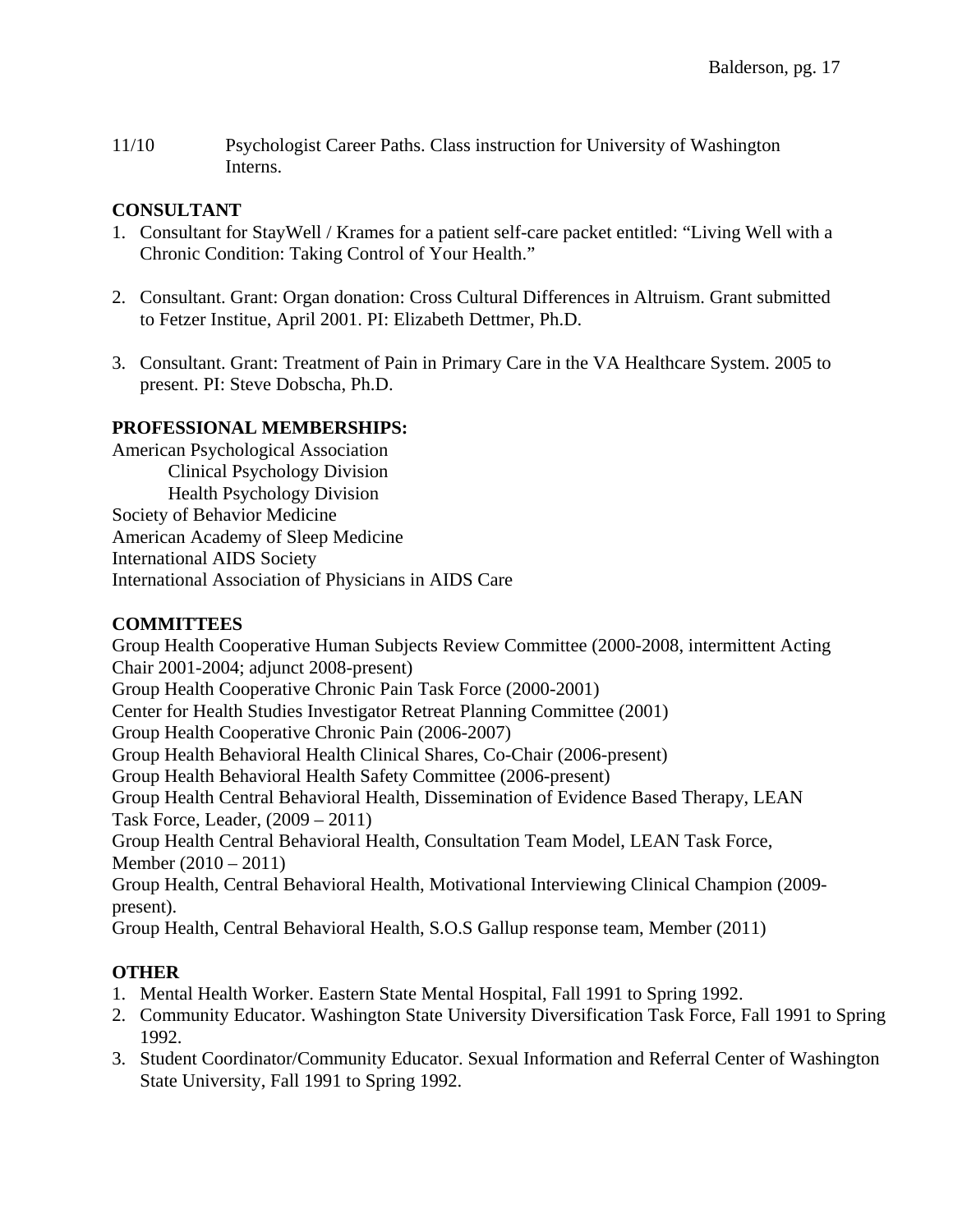- 4. Secretary / Treasure. Minority Graduate Student Association of Oklahoma State University, Fall 1994- Spring 1995
- 5. Graduate Student Representative. Ethics Committee, Oklahoma State University, August 1995 to May, 1996.
- 6. Therapist: Stress Screening Day, Oklahoma State University, Fall 1996.
- 7. Therapist. National Anxiety Disorder Screening Day, Oklahoma State University, Spring 1997:
- 8. Psychology Minority Student Mentor. Oklahoma State University, Fall 1994 to Summer 1997.
- 9. Therapist. National Mood Disorder Screening Day, Oklahoma State University, Fall 1997
- 10. Therapist. Anxiety and Mood Disorder Clinic Associate, Oklahoma State University, Spring 1998
- 11. Co-student coordinator. National Anxiety Disorder Screening Day, Oklahoma State University, Spring 1998.
- 12. American Psychological Association, Division 12, Post-doctoral Training Institute Volunteer (1998, 1999, 2001).
- 13. University of Miami, Institutional Review Board web training completion, October 2000.
- 14. The Chronic Disease Self-Management Program Master Trainers Training, Stanford University, March 2001.
- 15. 2001 Ethics of Research with Humans: Past, Present, & Future, University of Washington, June, 2001.
- 16. Attendee. Public Responsibility in Medicine and Research IRB 101: Educational Training Program for IRB Members, Administrators, Coordinators, Chairs, and Principal Investigators, December 1, 2001.
- 17. Attendee. PRIM&R and ARENA's Annual IRB Conference**,** December 2-4, 2001, Boston, MA.
- 18. Training. Psychological Interventions with Pain Patients: Evidence for Their Effectiveness. Presented by Lebovits A, Bradley LA, Gtachel R, Kessler R, Kerns R, Sanders S, McGrath P, & Okifuji A. 2<sup>nd</sup> Joint Scientific Meeting of the American Pain Society and Canadian Pain Society, Vancouver, B.C, May 6, 2004.
- 19. Training. PEARLS program training. Trained in PEARLS protocol including Problem Solving Therapy. Certified PEARLS intervention provider. July 19-22, 2004.
- 20. Training. Trained and certified in Problem Solving Therapy. Received supervision of clinical cases in PST by Evette Ludman, Ph.D. October 2004.
- 21. Training. Received training in advanced statistical methods via the Seattle ERIC Epidemiology, Biostatistics, and Clinical Research Methods Summer Session. Courses: Multilevel Data Analysis (Leroux), Logistic Regression Analysis (McKnight), and Longitudinal Data Analysis (Heagerty).
- 22. Training. Received training and certification in "Chronic Pain Disability Prevention" and "Progressive Goal Attainment Program". Michael Sullivan, PhD. December 2005.
- 23. Training. Received Training in Cognitive-Behavioral Therapy for Insomnia. At American Academy of Sleep Medicine Annual Conference Post Doctoral Institute, June 6-7, 2009.
- 24. Dissemination Training. Provided training to eight national AIDS service organizations on PRIME, a treatment intervention for older persons living with HIV/AIDS. 2011

#### **JOURNAL REVIEWER**

AIDS and Behavior (2004, 2005) AIDS Care (2012) Annals of Behavioral Medicine (2002)